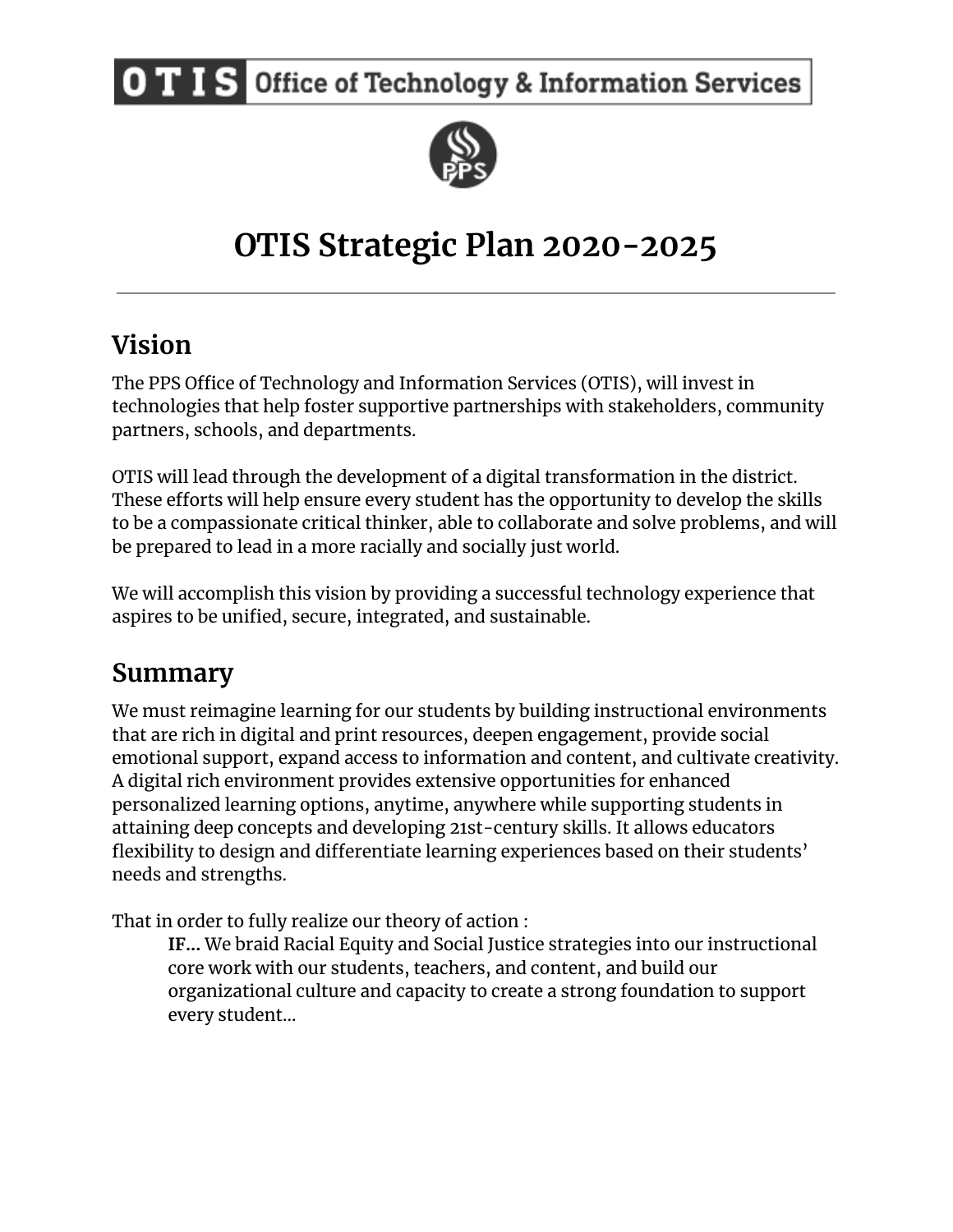**THEN...** We will reimagine Portland Public Schools to ensure every student, especially our Black and Native American students who experience the greatest barriers, realize the Vision of the Graduate Portrait.

To realize our Theory of Action we must invest in becoming a district that is steeped in effective practices that leverage digital tools and resources as an important strategy for creating individualized, cognitively demanding, and authentic student learning experiences with multiple access/entry points, and opportunities to demonstrate academic achievement. Becoming a fully invested digital district requires us to develop a digitally enhanced guaranteed and viable curriculum that empowers teaching and learning and builds student agency. A digital toolkit is part of the core resources available for every classroom, teacher, and student, at any time, from anywhere. Educators are proficient in effective instructional practices and all staff and families have sound digital knowledge and literacy to fully employ those resources. Equitable and universal access to student learning opportunities is made possible through a robust infrastructure where all students access the Internet at home and school as a basic service.

A system fully invested in technology and digital resources opens doors previously unavailable or unknown to many students and provides access to opportunities that have only been available to affluent or well-connected students. By giving students both agency and access to rigorous learning, they can design experiences, see themselves in their work and the materials they read, and think critically and creatively to solve real-world problems. Providing adequate resources and investments in developing teaching and learning practices that take advantage of the power and flexibility of technology will allow PPS to break down systemic inequities and provide relevant and engaging learning opportunities that empower students, particularly our Black and Native American students, while also serving all students to enable their success in the 21st Century.

Reimagining Portland Public Schools as a digital district means universal access to unlimited opportunities, cultural connections, subject matter experts, through a multitude of digital resources. A digital district allows the classroom to extend to any time and any place in the world, where students and teachers need only to pose an interesting question, problem, or solution, to become part of a global network, to extend learning and provide access to what may be possible. Learners are empowered to analyze, critique, and disrupt racial inequities and racist constructs and systems.

## **Goals**

Over the next five years OTIS will design, deploy, and sustain critical components for realizing a reimagined learning experience; empower students to be compassionate critical thinkers, able to collaborate and solve problems, and be prepared to lead a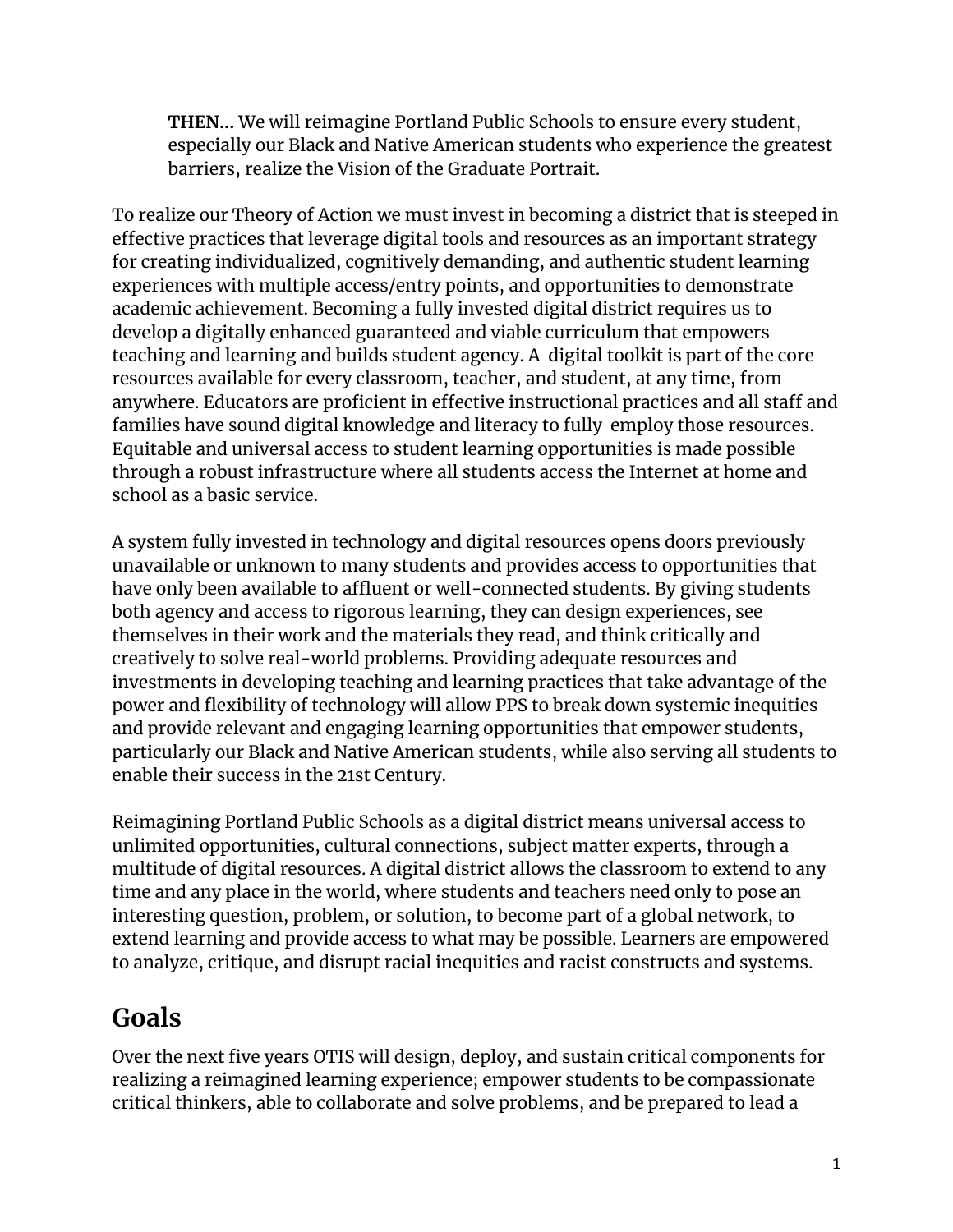more socially just world. Critical components include a reliable and resilient infrastructure with critical tools and systems to support future-ready pedagogy, curriculum, and practices.

- 1. Integrated learning technologies cross-department and cross-curriculum: The use of digital tools, applications and devices will be integrated and explicit in both curriculum and instructional practices. Standards and best practice strategies will be aligned with the Graduate Profile, Guaranteed and Viable Curriculum (GVC), and considered across all learning departments. Professional development and integration into cross-department content creation will be evidenced in adult and student teaching and learning.
- 2. Establish and develop a reliable, resilient, and secure infrastructure.
- 3. Ensure students and staff have reliable devices for digital learning (1:1 grades 3-12, 2:1 grades PK-2, and assistive technology)
- 4. Improve classroom technology in all schools to enable equity for in-classroom learning for all students across the district.
- 5. Implement and upgrade critical software and systems for efficiently operating an organization. Ensure robust fiscal, human resource, and performance management as well as access to quality data and technology for comprehensive student services and supports.
- 6. Implement and upgrade security systems through establishing and developing a reliable, resilient, and secure infrastructure.

## **Approach**

The plan to move forward as a digital first district requires Portland Public Schools to establish and develop a reliable core infrastructure. This foundation includes central networking and technical infrastructure as well as establishing baseline norms for all classrooms across the district. The November 2020 Bond will provide the funds necessary to address both the centralized core technologies needed to be able to think digital first, provide foundational technologies for the classroom, provide access to devices, software, and digitally based curriculum, and develop a security program to protect the digital assets of the district, the students, and the staff.

Portland Public Schools is a large and expansive district stretching across over 89 school campuses. The efforts that will take place to complete these critical upgrades and enhancements will be scheduled and coordinated to impact school sites as little as possible. To this end we will be attempting to complete multiple bond-related projects at the same time, combining efforts of infrastructure upgrades along with classroom modernizations to limit the disruptions at a school site and to create efficiencies in project management and construction.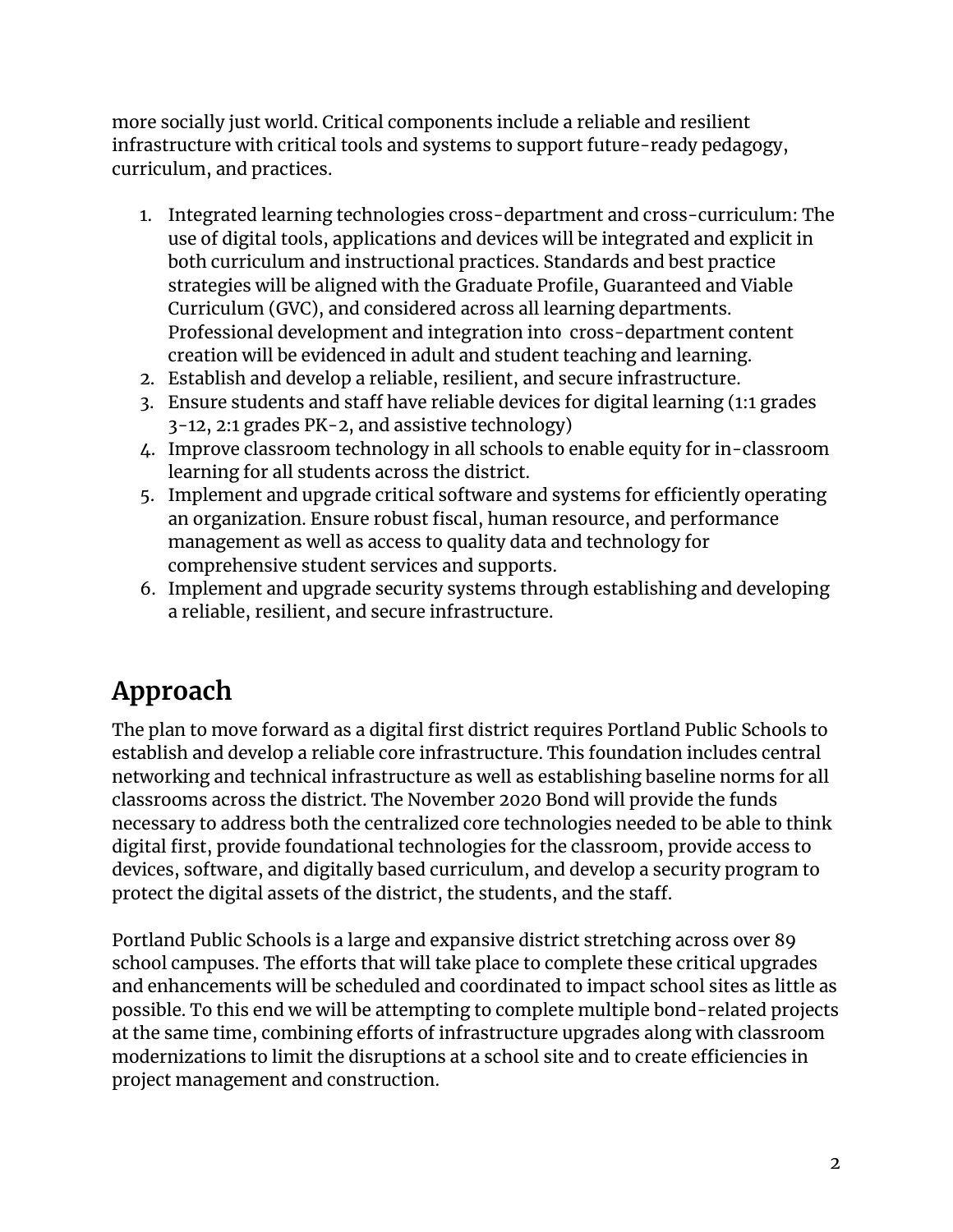Each of the critical elements for this plan are described in detail below. In alignment with the PPS Racial Equity and Social Justice priorities, we will focus on schools that serve our Black and Native populations. This means focus will start with district CSI, TSI, and Title I schools as the first priority, then schools that have not seen any previous modernization efforts, and finally schools which have been modernized but also require some upgrades.

Throughout the improvement projects that are scheduled between 2020-2025, OTIS will implement a proactive approach to community communications and will create opportunities for dialogue with the different constituencies including Administrators, support staff, teachers, students and the general public. Communications will focus on giving information about what changes will be implemented, how it will directly affect the community, what steps participants can proactively take, and how each project connects to the overarching strategic plan.

# **Learning Technology Integration**

GOAL 1: Integrate learning technologies: The use of digital tools, applications and devices will be integrated and explicit in both curriculum and instructional practice. Standards and best practice strategies will be aligned with the Graduate Profile, the Guaranteed and Viable Curriculum, and considered across all learning departments.

### Digitally-Enhanced Instructional Design

Technology will amplify student learning by supporting and allowing for more personalized and differentiated instruction, while also promoting the development of students as active participants in teaching and learning. In digitally-enhanced classrooms, the learning environments leverage the use of technology to empower and prepare students for college and career, as exemplified in the Graduate Portrait.

- Inclusive and collaborative problem solvers: students use digital tools to broaden their perspectives and enrich their learning by collaborating with others and working effectively in teams locally and globally
- Powerful and effective communicators: students communicate clearly and express themselves creatively for a variety of purposes using the platforms, tools, styles, formats and digital media appropriate to their goals
- Inquisitive critical thinkers with deep core knowledge: students critically curate a variety of resources using digital tools to construct knowledge, produce creative artifacts and make meaningful learning experiences for themselves and others
- Transformative racial equity leaders: students use digital tools to broaden their understanding of the historical and contemporary racial injustices that impact our communities, collaborate effectively with learners from a variety of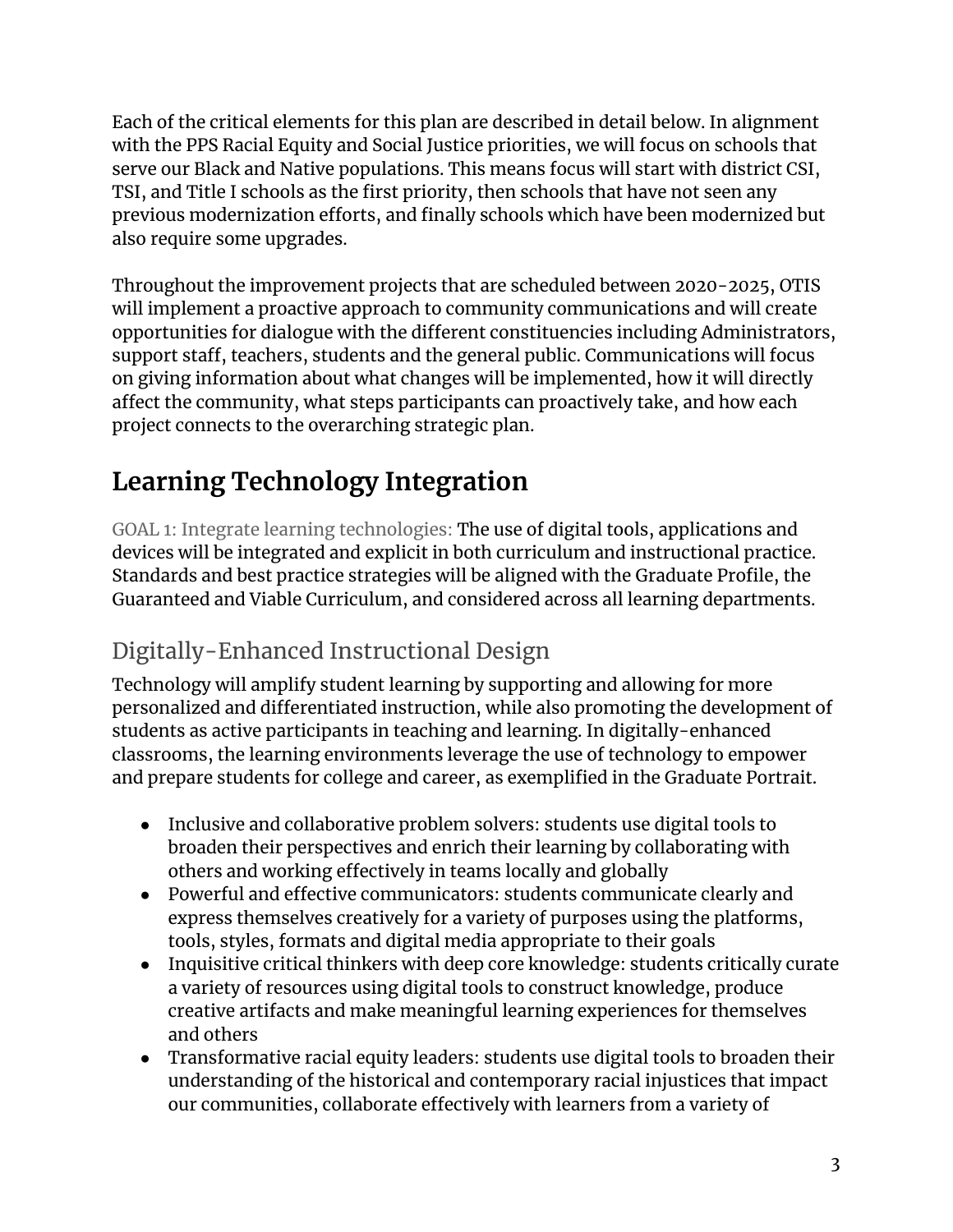backgrounds and cultures, and build leadership skills to confront those injustices.

- Resilient and adaptable lifelong learners: students leverage technology to take an active role in choosing, achieving, and demonstrating competency in their learning goals
- Positive, confident, and connected sense of self: students recognize the rights, responsibilities and opportunities of living, learning and working in an interconnected digital world, and they act and model in ways that are safe, legal and ethical
- Influential and informed global stewards: Students use digital tools to broaden their perspectives and enrich their learning by collaborating with others and working effectively in teams locally and globally.
- Reflective, empathetic, and empowering
- Optimistic, future-oriented: students use a variety of technologies to identify and understand problems and create new, useful, or imaginative solutions

The goal of PPS's design and implementation of digitally-enhanced learning is to improve on-level learning outcomes for all students, especially our students of color, that will complement and enhance the core program.

PPS will continuously evaluate and procure tools and resources that support digitally-enhanced learning models. This will allow for adjustments and improvements based on the student instructional needs and the adoption of promising new digital solutions.

#### Learning Technology Integration

#### **System Shifts:**

A. Connected and Transformative School District

- B. Racial Equity Aligned Systems, Structures, and Culture
- D. Transformative Curriculum and Pedagogy

**Goal:** The use of digital tools, applications and devices will be integrated and explicit in both curriculum and instructional practice. Standards and best practice strategies will be aligned with the Graduate Profile, the GVC, and considered across all learning departments.

| <b>Key Actions</b>                                         | Performance Measures                                                                                    | $2020$   2021 | 2022 | $ 2023\rangle$ | 2024 | 2025 |
|------------------------------------------------------------|---------------------------------------------------------------------------------------------------------|---------------|------|----------------|------|------|
| Adopt/Accept<br>Standards for<br>Technology<br>Integration | Development of a cross<br>departmental work team to<br>review and recommend<br>standards for technology |               |      |                |      |      |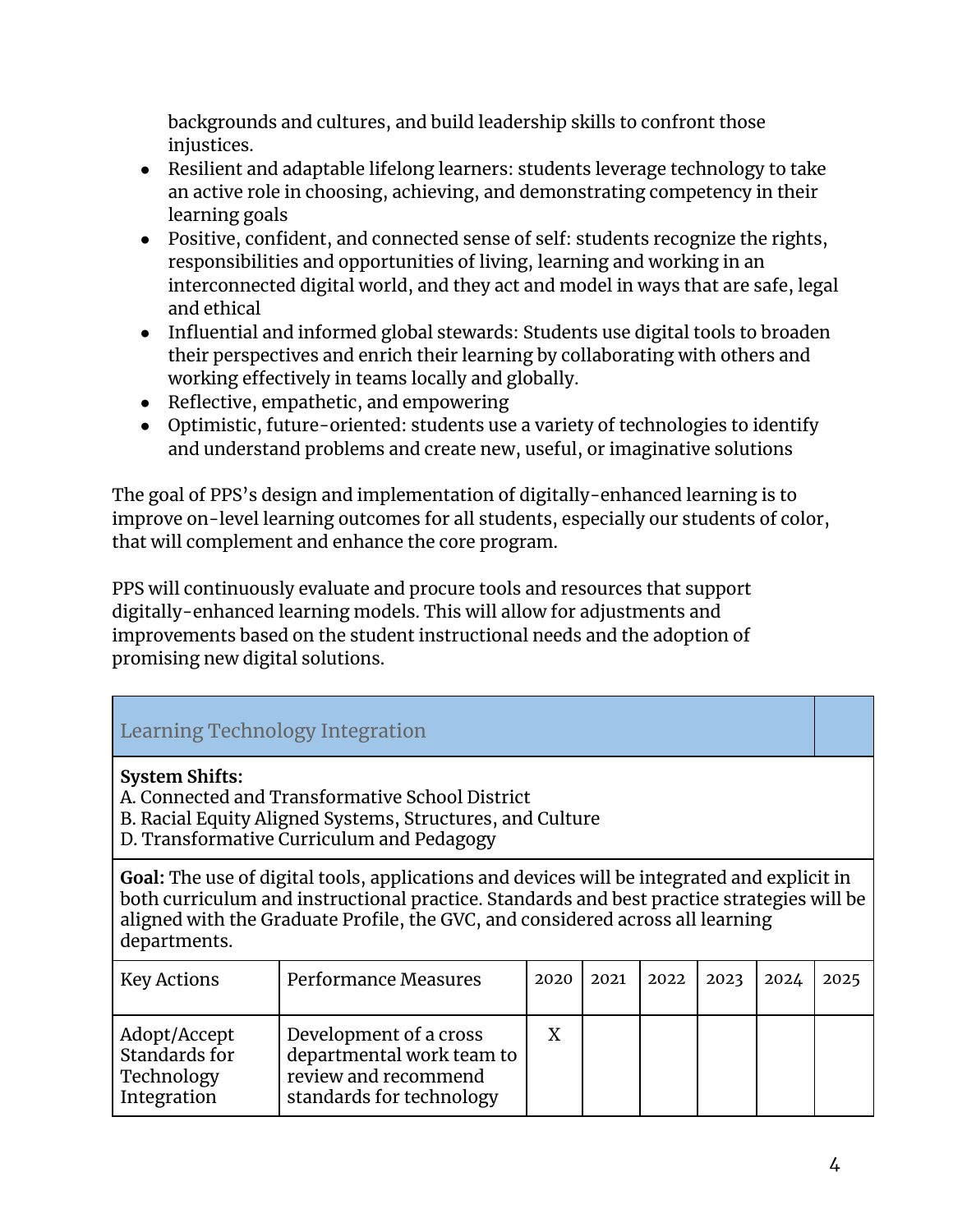|                                                                                                  | integrations.<br>Review International<br>Society for Technology in<br>Education (ISTE)<br>Standards for Students,<br>Teachers, Admin, Coaches,<br>Educators.<br><b>Petition for Board</b><br>Adoption of ISTE Standard<br>for technology in<br>education.                                                                                                                  | X      | X<br>X | X |                     |  |
|--------------------------------------------------------------------------------------------------|----------------------------------------------------------------------------------------------------------------------------------------------------------------------------------------------------------------------------------------------------------------------------------------------------------------------------------------------------------------------------|--------|--------|---|---------------------|--|
| Develop<br>instructional<br>framework for<br>digitally-enhanc<br>ed instruction in<br><b>PPS</b> | Cross-department review<br>of instructional<br>frameworks for<br>digitally-enhanced<br>instruction in PPS.<br>Develop/accept framework<br>for digitally-enhanced<br>instruction in PPS.<br>Cross-department<br>integration into<br>curriculum and content<br>development.                                                                                                  | X<br>X | X<br>X | X | X                   |  |
| Produce and<br>maintain<br>instructional<br>guidance<br>document                                 | <b>Instructional Guidance</b><br>document to include<br><b>Review of Standards</b><br>Review of Framework<br>Defines strategies and<br>-<br>practices by grade-level<br>bands of $pK-5$ , $6-8$ ,<br>and 9-12.<br>Provides exemplars for<br>$\overline{\phantom{0}}$<br>use of Digital Toolkit<br>applications to engage,<br>enhance, and extend<br>student learning goals |        |        |   | Ongoing development |  |
| Produce,<br>maintain, and<br>assist with                                                         | All instructional staff<br>$\overline{a}$<br>Instructional<br>$\overline{\phantom{0}}$<br>Specialists and Coaches                                                                                                                                                                                                                                                          |        |        |   | Ongoing development |  |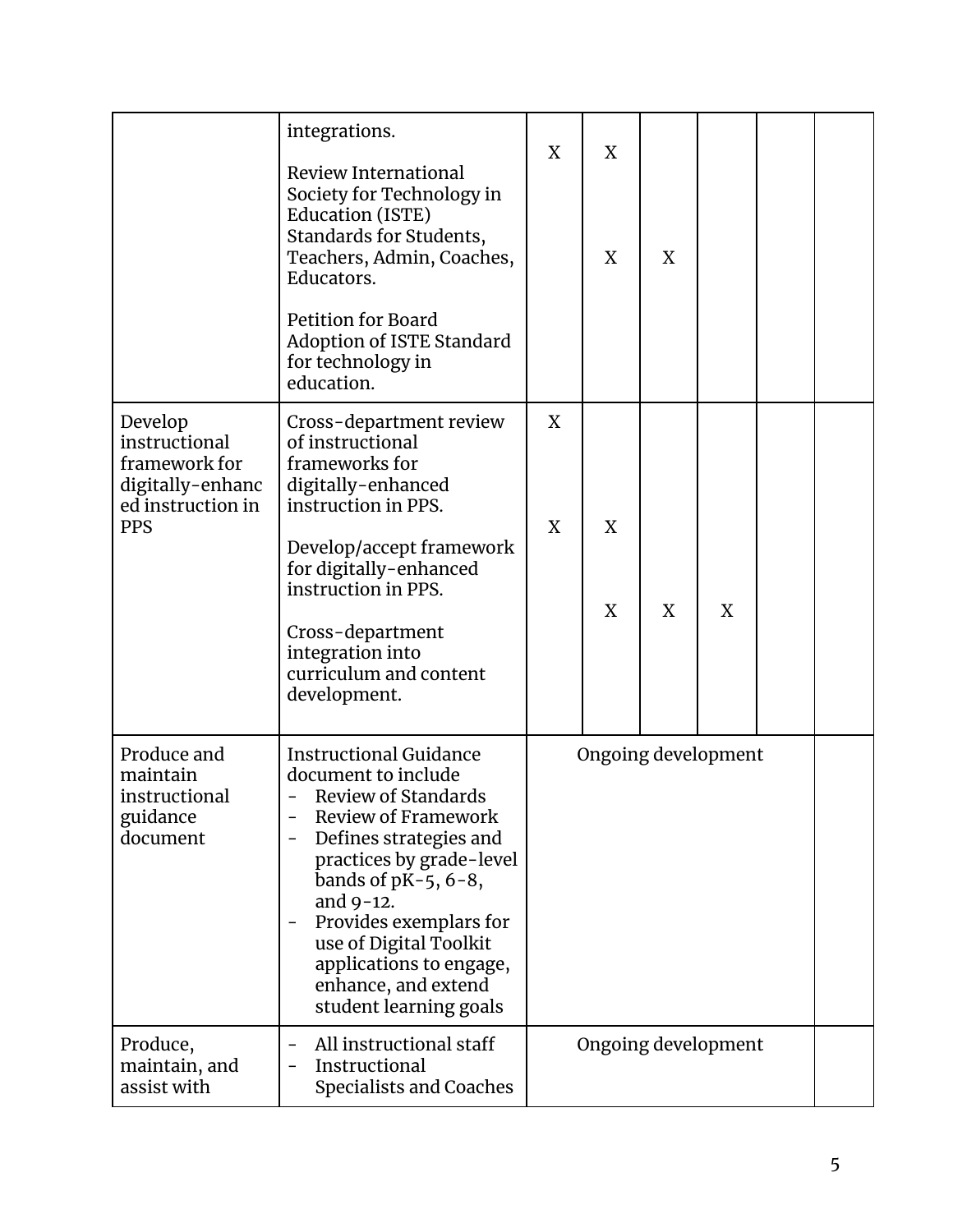| cross-departmen<br>t PD                                                                                    | <b>Building and Program</b><br>Administrators<br>OTL Curriculum and<br>Content designers |                     |  |
|------------------------------------------------------------------------------------------------------------|------------------------------------------------------------------------------------------|---------------------|--|
| Develop a system<br>that stimulates<br>innovation with<br>digitally-enhanc<br>ed teaching and<br>learning. |                                                                                          | Ongoing development |  |

### Teacher Supports and Professional Development (PD)

The OTIS Learning Technologies team will coordinate and collaborate throughout the district to provide professional development opportunities for educators based on Learning Forward's Standards for [Professional](https://learningforward.org/standards/standards-revision/) Learning conditions for success, which is also utilized by the Teacher Standards and Practices Commission.

- Equity Foundations: Educators establish a vision for equitable access to high-quality professional learning, create structures to ensure such access,and sustain a culture that supports the development of all staff members.
- Culture of Collaborative Inquiry: Educators commit to and drive continuous improvement, engage in collaborative learning, and take shared responsibility for improving learning for all students.
- Leadership: Educators establish a compelling and inclusive vision for professional learning, ensure a coherent system of support to build individual and collective capacity, and advocate for professional learning by making both the impact of professional learning and their own learning visible to others.
- Resources: Educators allocate resources for professional learning, prioritize their use to achieve a vision for equitable outcomes for all students, and monitor the impact of resource investments.

PPS will provide a variety of teacher support to develop and implement digitally-enhanced learning models to improve student outcomes. It's important to note that digital tools are to be used as solutions within professional development (PD) focused on instructional design and personalized learning.

Both technical and adaptive professional development is to be responsive to the immediate and future needs of teachers, ranging from basic technical skills (i.e. technical training on the use of a program), leveraging greater efficiency (i.e. collecting real-time student literacy data to inform instruction) to focused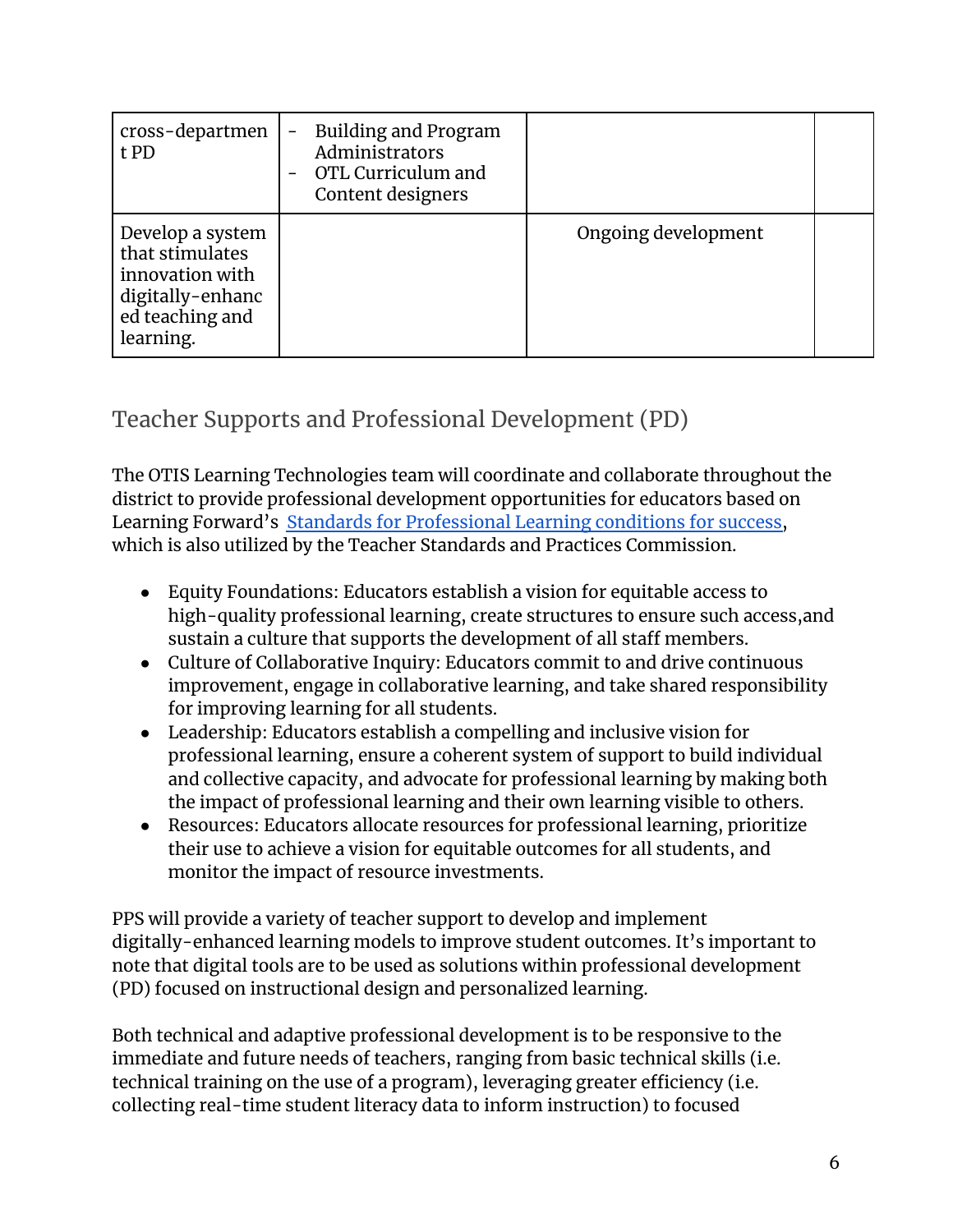professional learning on instructional design and educational technology (i.e. continuous formation of flexible instructional grouping based on data). This approach effectively meets teachers' instructional needs while modeling the practices being taught. Those needs and practices pertain to growth mindset, instructional design and strategies, and technical skills.

- 1. Growth mindset & cycles of inquiry:
	- a. Frame the role of the teacher as "lead learner" in the classroom.
	- b. Create a supportive climate that will encourage risk-taking and vulnerability as teachers self-evaluate their current skills and set goals to improve and grow.
	- c. Recognize even incremental shifts in practice and understand that the community of learners will be expected to show growth along a developmental continuum, which ultimately calls for differentiated and personalized PD.
- 2. Instructional Design & digitally-Enhanced Learning:
	- a. Support teachers in examining their classroom practice for opportunities to design learning that is personalized, responsive, and student centered.
	- b. Digital tools can make this efficient and attainable, however, the technology or device should never be the "starting point" or driver of change.
	- c. Foster skills for students to own and self-manage their learning by creating a classroom environment that clearly articulates, teaches, and regularly practices meeting expectations in regards to student behavior and self-regulation skills.
- 3. Technical skills:
	- a. Basic skills to log on and navigate the teacher dashboard.
	- b. Skills to input student data and access reports.

## **Critical Infrastructure and Security**

| System Shift: Connected and Transformative School District                    |                                                                          |                                                                                                     |  |  |  |  |  |
|-------------------------------------------------------------------------------|--------------------------------------------------------------------------|-----------------------------------------------------------------------------------------------------|--|--|--|--|--|
| Goal: Establish and develop a reliable, resilient, and secure infrastructure. |                                                                          |                                                                                                     |  |  |  |  |  |
| <b>Key Actions</b><br>Show ip                                                 | • Refresh Network Switches<br>• Replace Wireless Access<br>Points (WAPs) | • Upgrade Phone System<br>• New phone handsets<br>Data Center Refresh<br><b>Security Assessment</b> |  |  |  |  |  |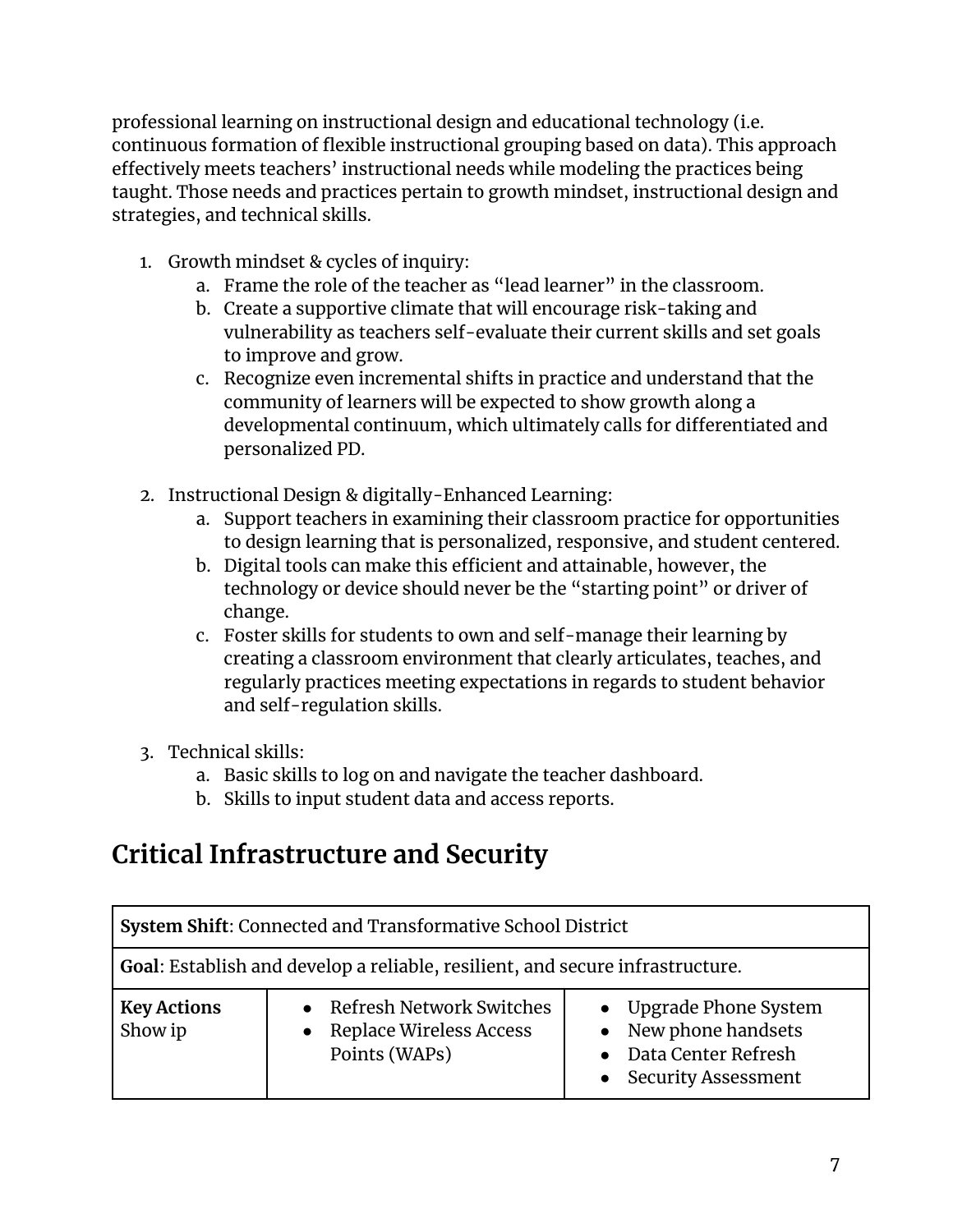| • Replace Fiber<br>Interconnects | • Security Remediations<br>• Security Dashboard |
|----------------------------------|-------------------------------------------------|
|                                  |                                                 |

Over the years the core infrastructure of PPS has been neglected from a budgeting and prioritization perspective and left to fall well behind on upgrades and maintenance. The efforts over the next three to five years are designed to address the technical debt we currently have as well as to develop a regular cadence to upgrades and refreshes. Doing so will ensure the district does not accrue technical debt in the future. Defined here are the key elements of the infrastructure upgrades planned.

| 1. Establish and develop a reliable, resilient, and secure infrastructure. |                                                                                                                                                                                     |                                                                             |                |                                                                                                                                                |             |                                                                                        |                           |
|----------------------------------------------------------------------------|-------------------------------------------------------------------------------------------------------------------------------------------------------------------------------------|-----------------------------------------------------------------------------|----------------|------------------------------------------------------------------------------------------------------------------------------------------------|-------------|----------------------------------------------------------------------------------------|---------------------------|
| <b>Key Actions</b>                                                         | Performance Measures                                                                                                                                                                | 2020                                                                        | 2021           | 2022                                                                                                                                           | 2023        | 2024                                                                                   | 2025                      |
| Refresh<br>Network<br>Switches                                             | - Switching devices refreshed<br>-Developing firewall architecture<br>plan<br>-Increased network speed for all the<br>district devices                                              |                                                                             |                | Network switch refresh as part of<br>Bond 2020 will occur 2022-2024<br>Developing $22 - 23$ & implementing<br>firewall architecture plan 23-25 |             |                                                                                        | $On-$<br>Going<br>Refresh |
| Replace<br><b>Wireless Access</b><br>Points (WAPs)                         | - Refresh all existing WAPs and add<br>new WAPs for strong school-wide<br>connectivity and availability                                                                             |                                                                             | refreshed WAPs |                                                                                                                                                |             | WAP replacement as part of the Bond 2020<br>will occur 2022-2025, followed by on going |                           |
| Replace Fiber<br><b>Interconnects</b>                                      | - Replacing legacy fiber and adding<br>additional fiber interconnects as<br>needed.<br>- Improved network reliability                                                               | Fiber Replacements as part of the Bond 2020<br>project will occur 2021-2025 |                |                                                                                                                                                |             |                                                                                        |                           |
| <b>Upgrade Phone</b><br>System                                             | - District-wide switch to VOIP<br>software<br>-Handheld phone refresh<br>-Classroom phones mounted to the<br>wall                                                                   | $\mathbf X$                                                                 | X              | Class<br>room<br>phon<br>e wall<br>mou<br>nts                                                                                                  | $\mathbf X$ | $\mathbf X$                                                                            | X                         |
| Data Center<br>Refresh                                                     | - Server environment replaced<br>(including +200 virtual servers)<br>- Core data center switching<br>elements replaced with firewall<br>upgrades<br>- Storage area network replaced | $\mathbf X$                                                                 | X              |                                                                                                                                                |             |                                                                                        |                           |
| Security<br>Assessment                                                     | - Complete network security<br>assessment with security report<br>every three years                                                                                                 |                                                                             | X              | X                                                                                                                                              |             |                                                                                        |                           |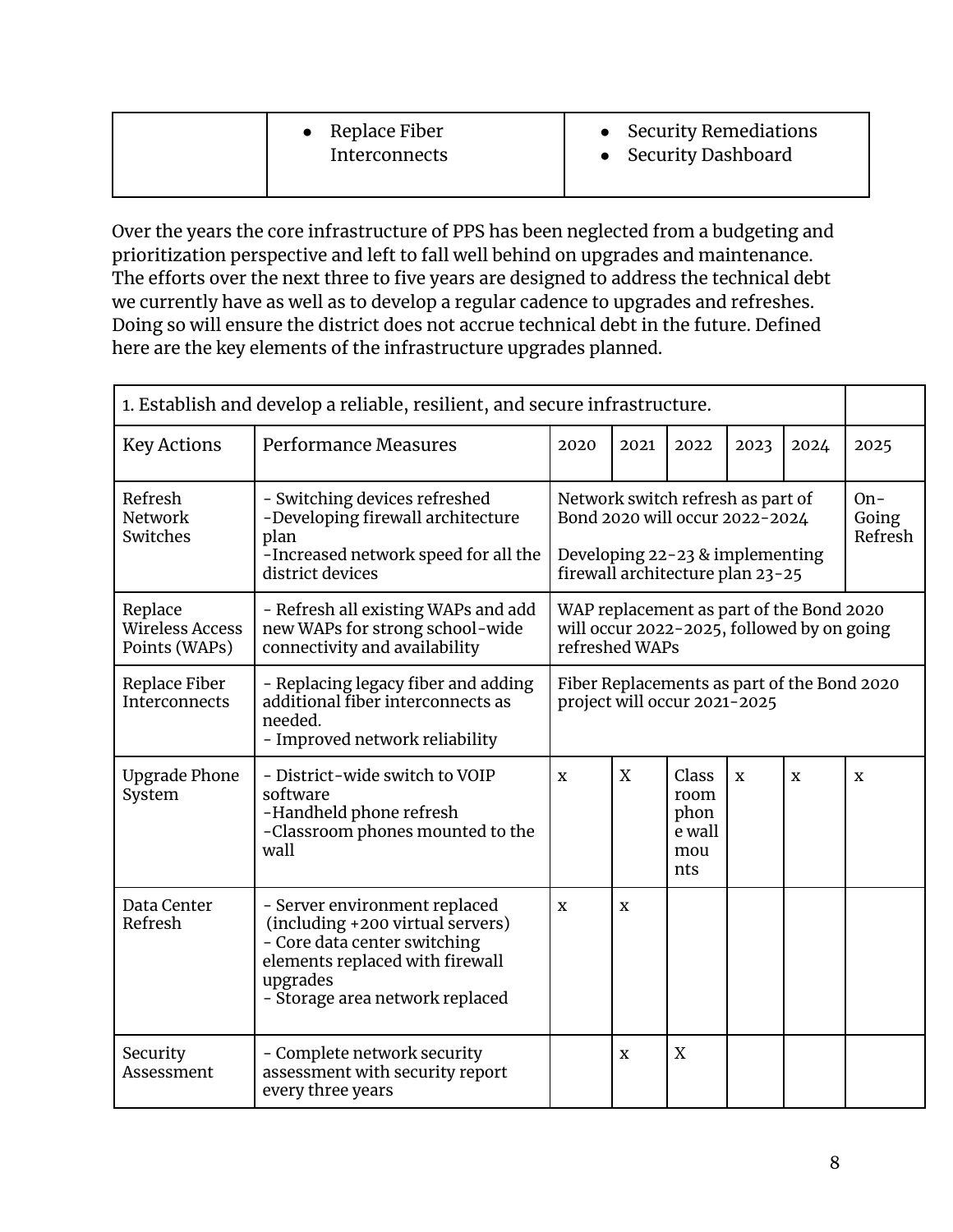|                                 | - Develop plans with targets to<br>remediate and implement<br>recommendations in reports                                                                                                                                                                                                                                                                                                                                                                                                                                                                    |   |   |             |             |   |
|---------------------------------|-------------------------------------------------------------------------------------------------------------------------------------------------------------------------------------------------------------------------------------------------------------------------------------------------------------------------------------------------------------------------------------------------------------------------------------------------------------------------------------------------------------------------------------------------------------|---|---|-------------|-------------|---|
| Security<br><b>Remediations</b> | - Complete remediation and<br>implementation from the Security<br>Assessment<br>- 2 Factor Authentication (2FA) for<br>all staff<br>- Single sign on portal deployed<br>- Longer password enforcement<br>- Enhanced logging to detect and<br>remediate cyber events<br>- Monitors and tools deployed to<br>identify network threats (endpoint<br>detection and response)<br>- Create a security reporting<br>dashboard for visibility<br>-Strengthen security measures on<br>wired and wireless networks<br>-Modernization of core services<br>architecture | X | X | $\mathbf x$ | $\mathbf x$ | X |

#### Network Switching

Switches are the core components which allow all network traffic to move throughout the district and provide access to the Internet. They are also key components for providing telephone services throughout the system. Over the coming years in this plan all core and edge switching devices will be refreshed with new versions. Switches also are a critical component of building a strong foundation for a secure computing environment. Ensuring the switching infrastructure is updated and able to run the current versions of the operating system is critical in developing a secure digital environment. For this plan we are also incorporating our firewall deployments and upgrades as part of the switching infrastructure.

#### Wireless Access Points (WAPs)

PPS currently has 2,000 Wireless Access Points ( WAPs) deployed in the district that are 8 years or older. All of these devices need to be replaced and will be as part of this plan. While still operational, they no longer can be replaced with similar items and are also unable to run advanced features that are critical in a network environment the size of PPS. Updated and current WAPs are also a critical element in building out a secure computing environment.

#### Fiber Interconnects

Fiber interconnects are the means by which the various wiring closets in a building are connected back to the main network wiring closet of switches at each building. The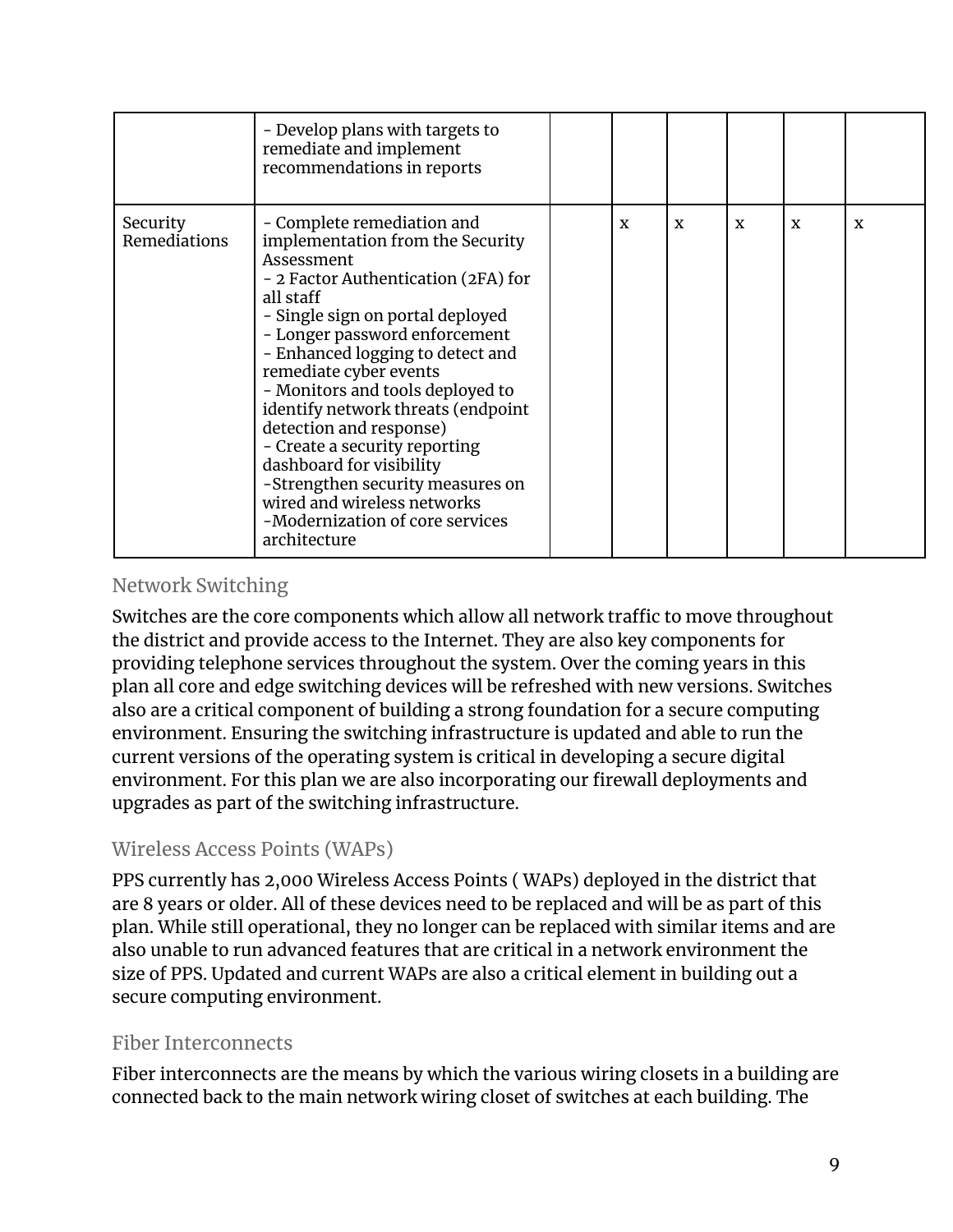number of wiring closets at each building varies based on the size of the school. Some buildings have only 2 closets (1 main distribution facility, MDF and 1 intermediate distribution facility, IDF). While others have as many as 8. The fiber interconnects create the backbone of the network and are a critical element in determining the speed of a building's network. Almost all of our buildings, with the exception of the newly modernized schools, need to have the interconnects replaced in order to match the demands being placed on the network, increase the overall speed, and to reduce the risk of network failure due to aging materials.

#### Phone System

The entire phone system including the handsets are in need of upgrading and replacement. PPS utilizes a VOIP based phone system, which means all handsets are a type of computing device that should be replaced at 4 year intervals. We will take this opportunity to align newly developed standards of handset placement in classrooms which are being deployed in all modernized schools. New handsets will be placed on the wall near the entry door for the classroom. This adheres to best security practices in the event of an emergency situation.

#### Data Center Refresh

Several years of funding shortfalls and lack of sufficient budget to focus on regular system upgrades and replacements requires a major overhaul of the systems that run in the district's data center. Components that will be replaced include the entire server environment which represents over 200 virtual servers performing critical business processes in the district. All core network switching elements in the data center will be replaced, including adding additional firewalls to secure the district both externally and internally. The storage area network, which servers utilize for storage and operations, will be replaced as part of this work. Uninterruptible Power Supplies (UPSs) will be upgraded and replaced as well.

#### Security

Building a digital security program has become a critical element for all school districts across the country. While PPS has been working hard to provide a secure environment we are in a position where we need to build a formalized security program to help ensure staff have the awareness required to function in a digital first district.

#### Security Assessment

We will bring in an outside security expert to provide an overall assessment of the district's security posture. This will be a comprehensive review of all elements in place, policies, practices, and awareness levels of critical staff. Critical staff would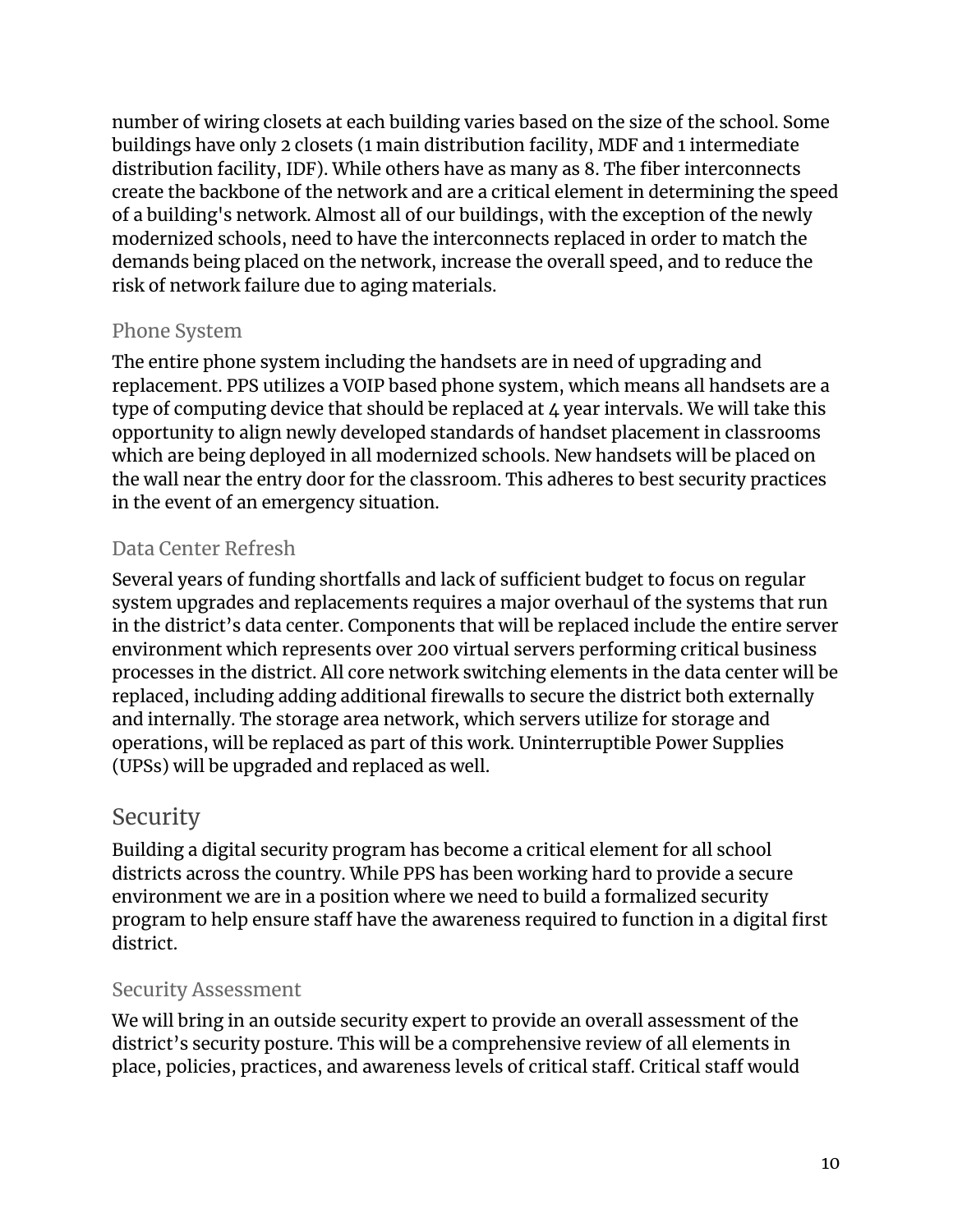include those offices and departments that are most vulnerable to attacks; technology, human resources, legal and risk management.

This assessment will take 4 months to complete and will lead to a security report. It will include the delivery of a remediation roadmap to address the most critical and critical elements that have been found as a result of the assessment. We will spend the ensuing 36 months in remediation and implementation of security elements to tighten our security posture as a district. We expect to begin delivering a formal security program and 3-year assessment cycle as a result of this work.

Immediate changes that are planned to be deployed are as follows;

- 1. 2 Factor Authentication (2F): All PPS employees will need to confirm their identity through a second authentication method. 2FA protects against phishing, social engineering and password brute-force attacks and secures your logins from attackers exploiting weak or stolen credentials. Planned implementation will occur in the spring of 2022.
- 2. Single Sign On Portal: In conjunction with 2FA we will be deploying a portal where students and staff can launch all PPS software applications. This project will be completed in the spring of 2022.
- 3. Longer passwords for all staff and students will be enforced in spring of 2022.
- 4. Restructuring of local admin rights on all PPS devices to proactively reduce the severity of cyber security attacks and ransomware events while still allowing user installation of necessary software.
- 5. Creation of a guest wireless access network for all non-PPS devices while on-site at PPS buildings.
- 6. Threat detection and response: Create a cyber security dashboard to help monitor and deploy tools in real time.
- 7. Decommissioning of legacy applications and infrastructure
- 8. Modernization of core technology services

## **Device Refresh**

The device refresh plan for the coming years has 5 distinct components to it; Teacher devices, administrator devices, support staff devices, student grades 3-12 for the 1:1 devices, and 2:1 device for students in grades PK-2.

| 2. Ensure students and staff have reliable devices for digital learning |                      |      |                                       |  |  |      |      |
|-------------------------------------------------------------------------|----------------------|------|---------------------------------------|--|--|------|------|
| <b>Key Actions</b>                                                      | Performance Measures | 2020 | $\vert$ 2021 $\vert$ 2022 $\vert$ 202 |  |  | 2024 | 2025 |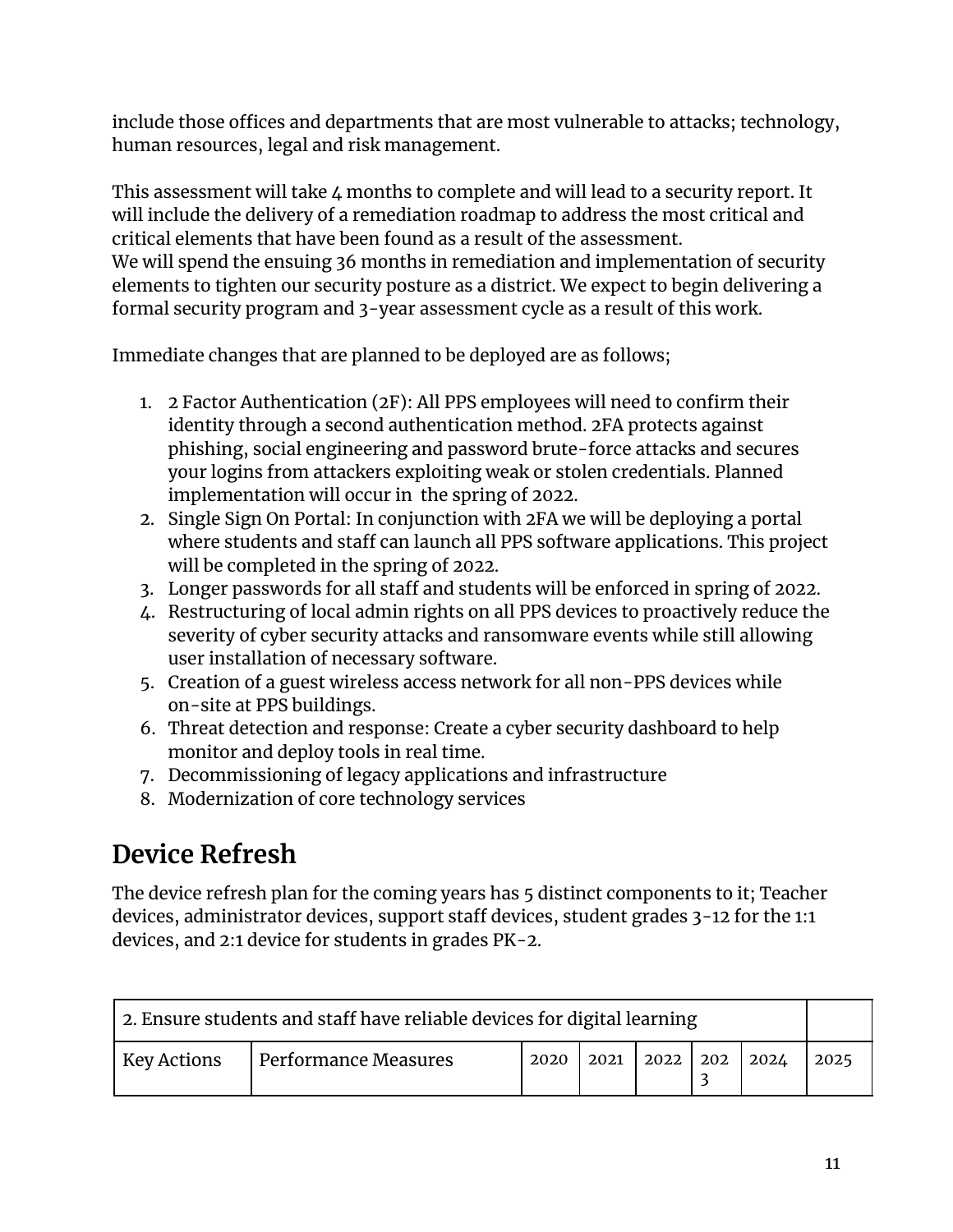| Refresh grade<br>3-12 student<br>devices                | 33,000 students with 1:1<br>Chromebooks                                                                                                          |   | X |   |   |  |
|---------------------------------------------------------|--------------------------------------------------------------------------------------------------------------------------------------------------|---|---|---|---|--|
| Refresh PK-2<br>student devices                         | 10,000 students with 2:1<br>Chromebooks (2 students per<br>device)                                                                               |   | X |   |   |  |
| Provide<br>assistive<br>technology for<br>PK-2 students | process to identify and meet<br>assistive tech needs<br>- # and % of identified students<br>who have access to the<br>appropriate assistive tech |   |   |   |   |  |
| Refresh<br>teacher devices                              | 4,400 classroom teachers with<br>PixelBook Go<br>- # and % of non-classroom<br>licensed staff with PixelBook Go                                  | X |   |   |   |  |
| Refresh<br>administrator<br>devices                     | 250 school administrators with<br>refreshed device (3 device<br>choices)                                                                         |   | X |   |   |  |
| Refresh<br>support staff<br>devices                     | 450 support staff with refreshed<br>work stations (Windows-based<br>desk computer)                                                               |   |   | X |   |  |
| Implement<br>4-year device<br>refresh plan              | Year 4 we will contact the vendor<br>to set up the quotes for the next<br>Bond device refresh                                                    |   |   |   | X |  |

Each of these device refresh options will be deployed between 2019-2022. There are known limitations with many schools having insufficient wireless coverage in their building to fully take advantage of 1:1 devices for students that will rely upon the completion of the classroom modernization project to resolve. This will not stop the deployment of devices, but schools with limited wireless coverage will need to be cognizant of the building limitations and how to mitigate those issues when all students, or a majority of students, have a device available to utilize for learning.

The comprehensive nature of this plan has been put together to resolve an issue that has not been addressed in PPS over time. There has been no history of a centralized purchasing process and subsequent refresh of computing resources for schools. This has resulted in schools having to rely on their limited discretionary funds (grants and PTA supported projects) to provide updated computers for many essential positions.

With this plan the goal is to move to a centralized procurement system that sets the stage for regular refresh and upgrade cycles managed from the district office. This will create a system where devices are refreshed regularly and also remove the burden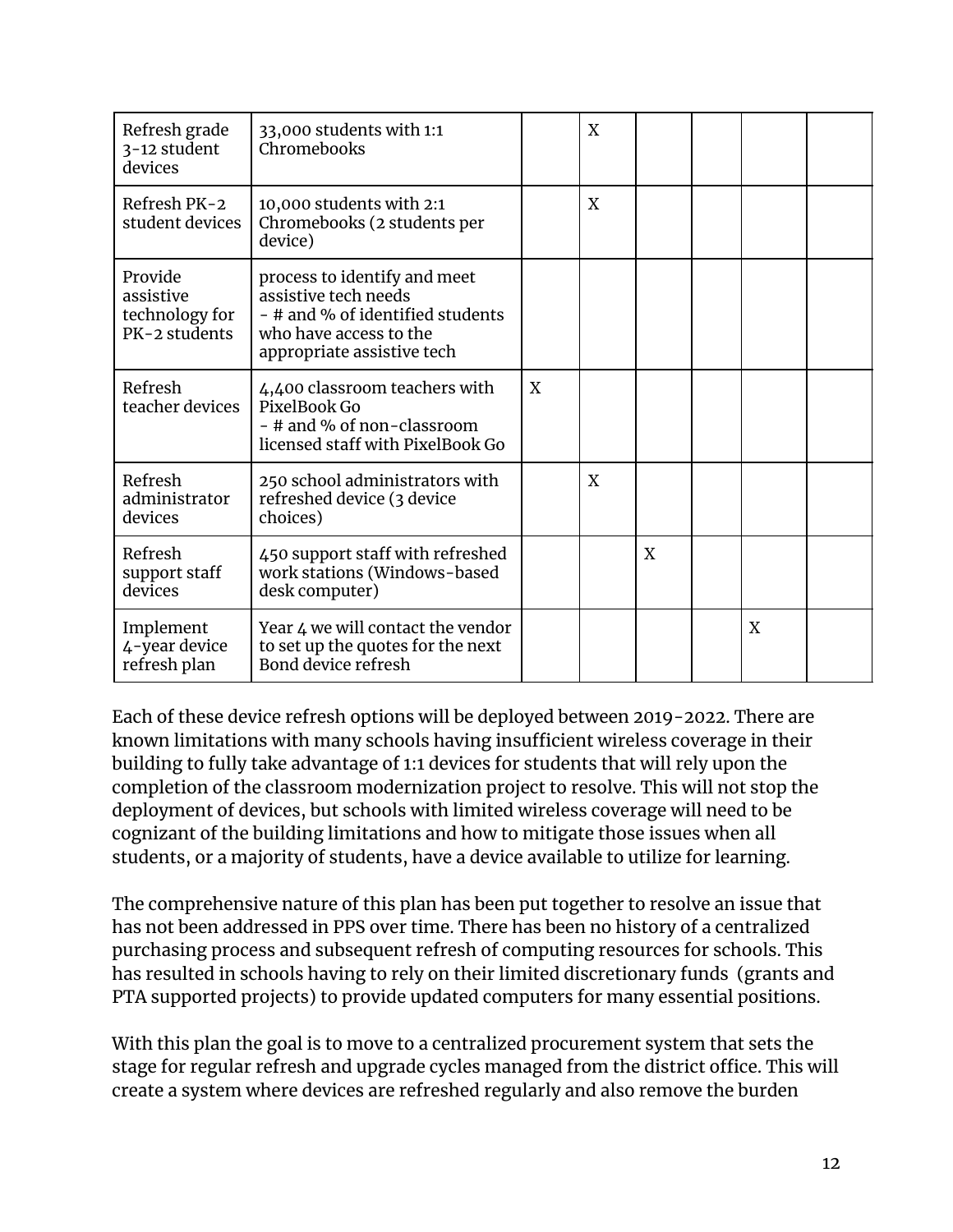from schools trying to find resources to purchase new devices for staff and students. In addition, by providing the same devices district-wide the OTIS team can support all device support infrastructure and push software updates effectively to ensure equity.

The 5 components of the Device Refresh are as follows.

- Grades 3-12 One-to-one devices: All students in grades 3-12 will receive a Chromebook for their use. The devices will be used year round so students can use them for classroom work or at home for assignments.
- Grades PK-2 and Assistive Technology: In grades PK-2 Chromebook Carts will be provided for each classroom containing 15-20.Chromebooks with touch capabilities will be provided to schools to ensure a ratio of 1 device for every 2 students. These will be located in the buildings/classrooms for use during the school day. Assistive Technology will be a new process for the district and we will be working with the staff in the Student Support Services to determine what will be needed, as the needs may change based on the assistive needs of different students.
- a. Licensed Classroom Staff: Classroom teachers will receive a PixelBook Go for their instructional use. As a result of the COVID-19 shutdown these devices have been ordered and will be distributed to teachers in January and February of 2021.

b. Non-classroom licensed staff: Positions in the school but not in the classroom, such as Teacher on Special Assignment (TOSA), instructional coaches, Media Specialists received a PixelBook to use as their primary work device. Those devices were distributed in the fall of 2021.

C. Non-classroom licensed staff: counselors and psychologists, etc. will also receive a ChromeBook to use as their primary work device. These devices will be ordered in early 2019 and be made available upon their arrival.

- Administrators: School/building based personnel will have their computers refreshed as well. Administrators will have an option to receive the same device as their teaching staff, or they will be offered the opportunity to select an Apple laptop or a Windows-based laptop. These will be distributed in the fall of 2021.
- Support Staff: Support staff at buildings will receive a refresh of work stations at critical office locations. These will be Windows-based desktop computers. These devices will be distributed in the spring of 2022.
- For support positions that need mobile computing devices there will be a supply of Chromebooks made available to each school that staff will be able to access and use for in-classroom support, meetings and professional development.

All of these elements are being planned, built, and organized in a way to create a regular cadence for device refreshes and upgrades. All of the devices will need to be replaced in 4 year cycles. This will create a reliable and usable infrastructure the district can rely upon and utilize to make educational program decisions knowing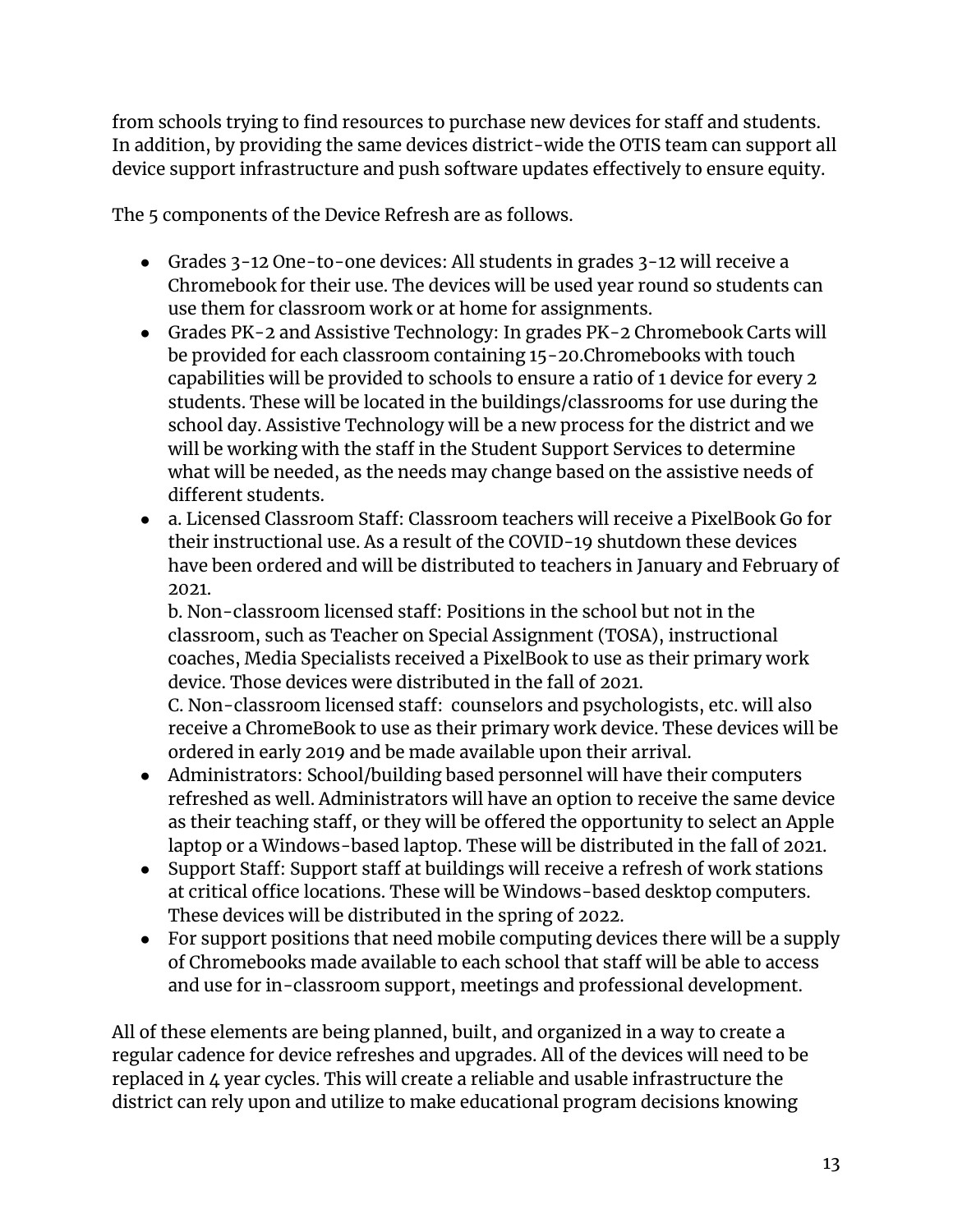there is reliable technology available to students to fully realize the potential of a digital learning experience.

## **Classroom Modernization**

PPS has adopted a long-term school modernization program beginning back in 2012. These are comprehensive efforts which modernize an entire campus and create an updated and modern environment for students and staff. To date PPS has completed 4 full site modernizations: Roosevelt High, Grant High, Franklin High, and Faubion PK-8. These schools have received updated classroom experiences that all schools in the district should have available for their students.

The classroom modernization will create a foundation for all classrooms that will allow for the utilization of technology to become an integral part of the teaching and learning experience for all students.

Classroom modernization will be deployed to all of the primary learning rooms in schools across the district. This will also include band/choir rooms. The following elements will comprise the classroom modernization effort:

- **Desktop computer** Each classroom will receive a desktop Chrome computer that will remain in the classroom and will be designed as the center of the teaching experience for the room. Having dedicated computers in all classrooms has the benefits of ensuring there is always a device to present from, available to substitute teachers, and available to ad hoc learning situations. It also greatly reduces difficulties which arise from connecting laptops to projectors and diminished disruptions to the instructional process.
- **Mounted projector** Each classroom will receive a wall mounted projector. This is essential for providing equitable viewing access to all students in a classroom. See image 1 below for the impacts of viewable screen size on a classroom.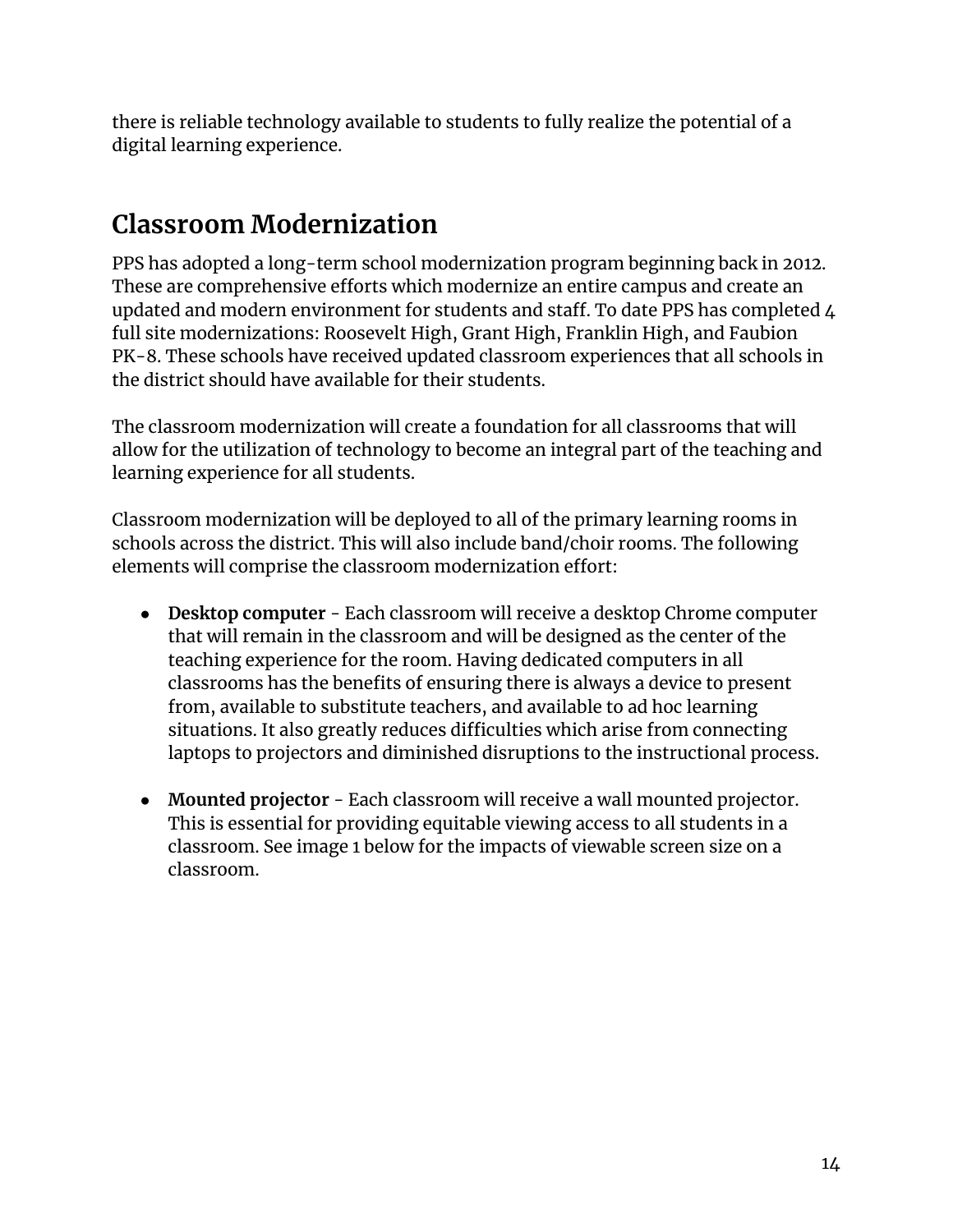

#### Typical 952 Square Foot Classroom with 30 Desks (30.85 feet W x 30.85 feet D)

Image 1

- **● Projection Surface** a projection capable glare-free whiteboard will be installed.
	- **○** For those classrooms that do not have a space available for the new wall mounted whiteboard, a NEC backlit LED display will be available on a moveable cart in the classroom.
- **● Wireless Access Point (WAP)** Classrooms that do not currently have a WAP in the classroom will have one installed. Additional WAPs will also be installed in large spaces like gymnasiums, libraries, cafeterias, etc. to ensure that all schools will have sufficient wireless coverage to support a 1:1 student computing program.
- **● Voice Amplification** -In-classroom teacher voice amplification will be installed. There is research that shows there is enhanced student improvement as well as reduction in classroom behavior issues. Additionally, it provides equitable access to a teacher's spoken words for hearing impaired and English learning students.
- **● Wireless Display** Along with a mounted projector connected to a desktop computer, each classroom will have an Airtame2 wireless display device installed. This allows students to have access to the projector to share their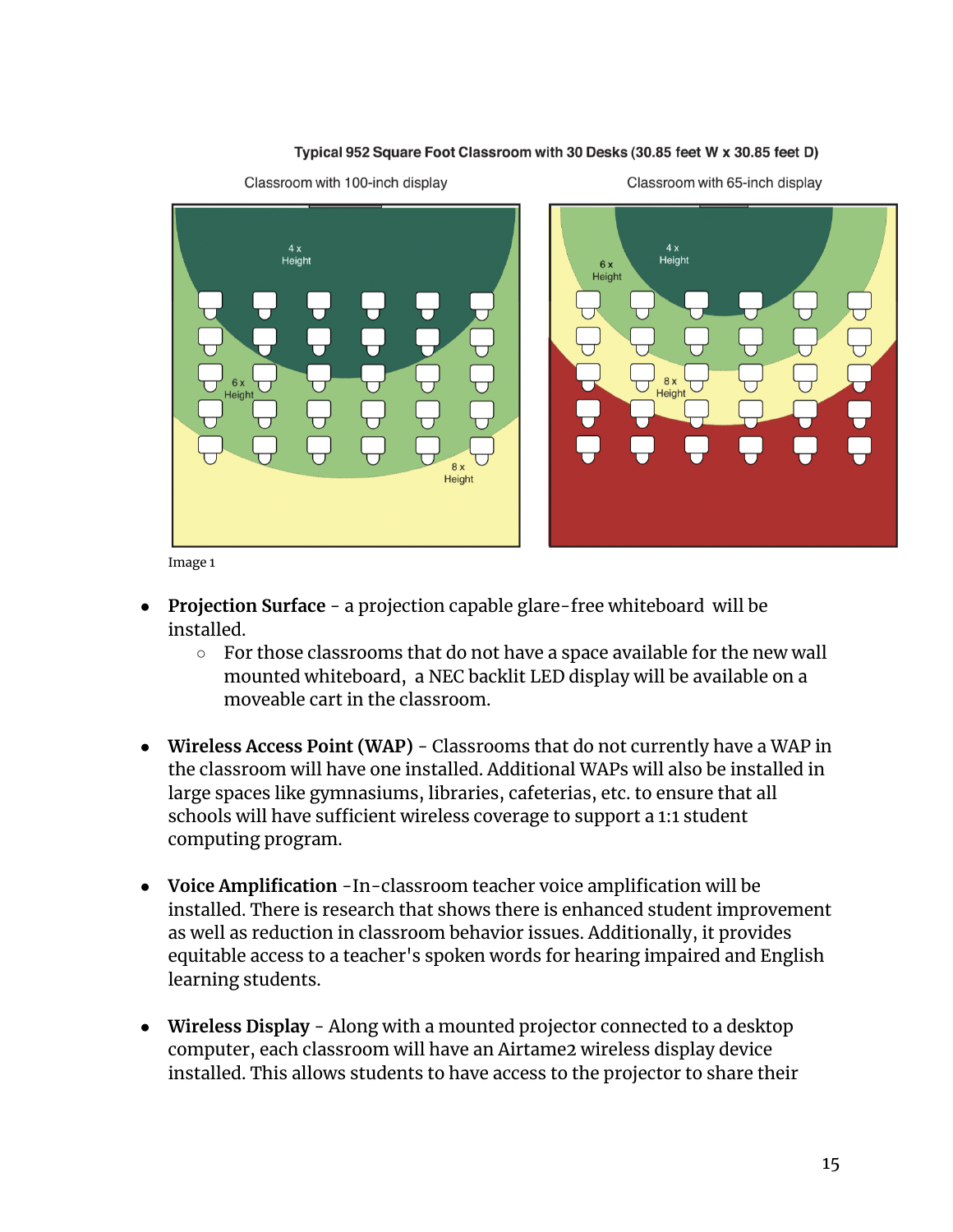thinking and work with the entire class, as well as allowing teachers to utilize their laptop device to project from wherever they are in the classroom.

This project will take multiple years to complete. Schools that are slated for full building modernization include Jefferson, Cleveland, and Ida B. Wells-Barnett High Schools. These schools will require further conversations with the building leadership and the Office of School Modernization to develop reasonable and workable plans that make the most sense and utilize funding responsibility.

Classroom modernizations will occur in phases that will take place over the course of five years to complete. The initial plan deployment will take place in the Winter of 2022 at Boise-Eliot/Humboldt, Lane Middle School, George Middle School, and César Chávez. These four schools will receive both the infrastructure updates as well as the classroom modernizations at the same time. The complexity of these projects will provide opportunities for learning and process improvements that can be employed as we continue to roll out the projects across the district.

Each school will be a critical design partner in the classroom modernization process. Prior to work, the school Principal will be engaged to define the classrooms as well as to define a site wide design for where the teaching wall will be placed in each room. The teaching wall is the location where the projector will be aimed and the projection surface will be mounted. Each school will vary in age and older school buildings will add additional complexity to the project timelines. Therefore each school is projected to take one to four months to complete the classroom modernization.

The webpage, project timeline, the classroom modernization project overview video, and on-going community newsletters will be available in different languages so that all community members are updated in their home language.

| <b>Classroom Modernization</b>                                                                                                                                                    |                                                                                 |      |      |      |      |             |      |
|-----------------------------------------------------------------------------------------------------------------------------------------------------------------------------------|---------------------------------------------------------------------------------|------|------|------|------|-------------|------|
| <b>System Shift:</b><br>A. Connected and Transformative School District<br>B. Racial Equity Aligned Systems, Structures, and Culture<br>D. Transformative Curriculum and Pedagogy |                                                                                 |      |      |      |      |             |      |
| experience                                                                                                                                                                        | <b>Goal:</b> All classrooms have the same classroom technology for an equitable |      |      |      |      |             |      |
| <b>Key Actions</b>                                                                                                                                                                | Performance Measures                                                            | 2020 | 2021 | 2022 | 2023 | 2024        | 2025 |
| All classrooms                                                                                                                                                                    | Increased student                                                               |      |      | X    | X    | $\mathbf x$ |      |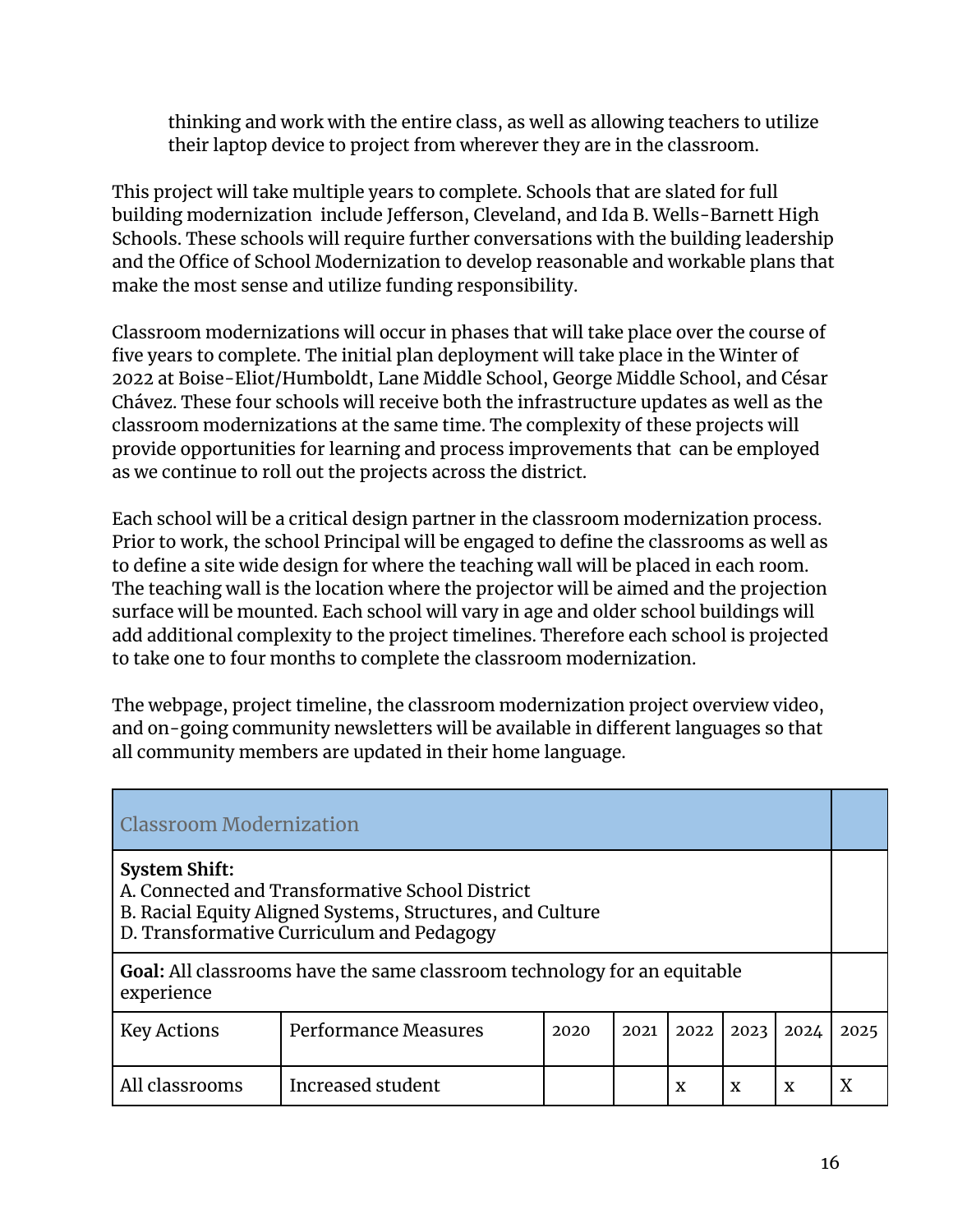| have the same<br>classroom<br>technology for an<br>equitable<br>experience | engagement in the<br>classroom and equity with<br>technology will result in<br>increased graduation rates.                  |  |   |             |   |   |
|----------------------------------------------------------------------------|-----------------------------------------------------------------------------------------------------------------------------|--|---|-------------|---|---|
| Teacher audio<br>amplification<br>installation in<br>classrooms            | Decreased teacher vocal<br>strain, increased<br>comprehension from all<br>students, and increased<br>student participation. |  | X | $\mathbf x$ | X | Χ |

## **District-Wide Business Transformation**

The cloud first vision will be utilized for the creation of business transformation best practices district-wide. These will help guide the ERP replacement system, Classlink, data warehouse and will be considered when building additional processes.

#### Cloud First Vision

PPS needs to invest in cloud based technology to reduce data center costs and enable rapid and scalable response to emergent technology needs. PPS will engage in a migration assessment that evaluates on premise workloads for transition to cloud hosting. This assessment will provide PPS with a long-term, sustainable approach to support students and educators for the next decade and bridge the gap between systems to build a unified experience. All new software, technology processes, and data interchange will be designed and implemented in a cloud native environment.

## **Modernizing Analysis Platform**

The PPS data analysis platform is over 10 years old and requires modern techniques to be adopted in order to answer the questions of the modern school district. During this time the sources and amount of data that requires analysis and storage has expanded tremendously. PPS needs to not only be able to know the trajectory of students' education, but also be able to prescribe remediation plans to students before they fall out of the system. OTIS is committed to partnering with internal stakeholders to provide centralized and standardized platforms for data aggregation and analysis and providing new tools to teachers and administrators that allow for data informed analysis.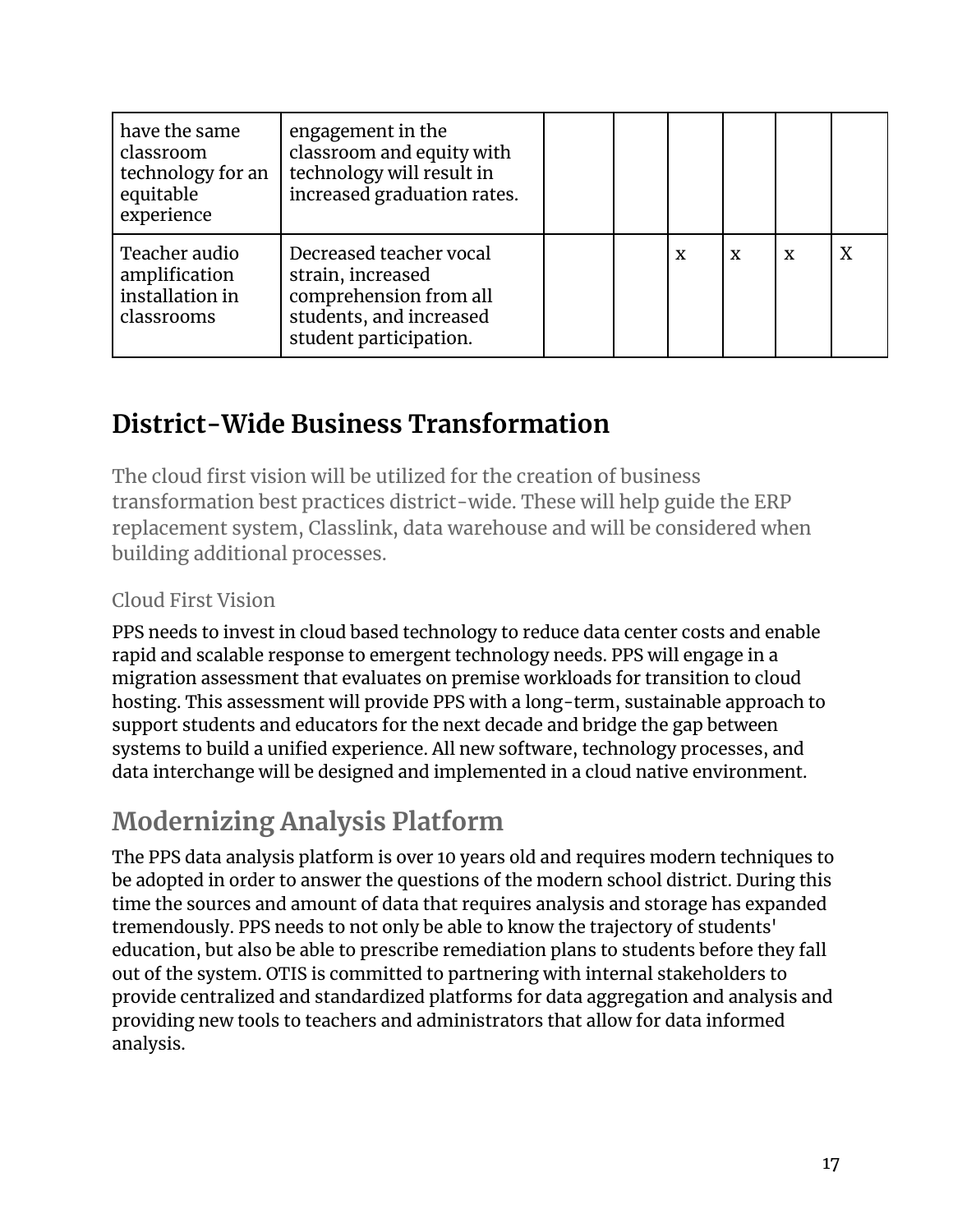# **Unified Portal Experience**

Students, Teachers, and Administrators are using more applications and tools than ever before. The quantity of these systems presents challenges both in terms of user experience and security. OTIS will centralize these tools so that all users have a single portal that eliminates the searching for tools and password recall. This portal allows users ease of access and seamless security. This portal will also enable OTIS to inform teams of the cost-to-value ratio for applications so that we can provide the best education for our students.

## **ERP Replacement**

PPS is running an aging Enterprise Resource Planning (ERP) application that has been in place since 2000. Along with the ERP being outdated, there has been a large amount of turnover of key staff in both the finance and human resource departments which leaves a knowledge gap in process and feature management in the current ERP.

We will partner with an outside consulting firm to help with the business analysis and transformation process documentation for all of the processes and workflows currently in place. The team will then evaluate the current practices with the capabilities of the current ERP, compare current practices against a model of best practices and efficiencies. The output of this effort will be a business requirement report. The business requirement evaluation will inform the development and release of an RFP to replace the current ERP. The posting and acceptance of a request for additional funding for the RFP for a replacement system and implementation will coincide with the Bond 2025 request.

Once the ERP system is in place it will provide an innovative and digital environment through a streamlined ERP that enables the transformation of the student and staff experience. The new ERP will provide an improved user experience, scales comfortably with expected growth, allows for agility over time, lessens the burden associated with manual efforts, and prepares all users to lead PPS towards a student-centric and service-oriented environment.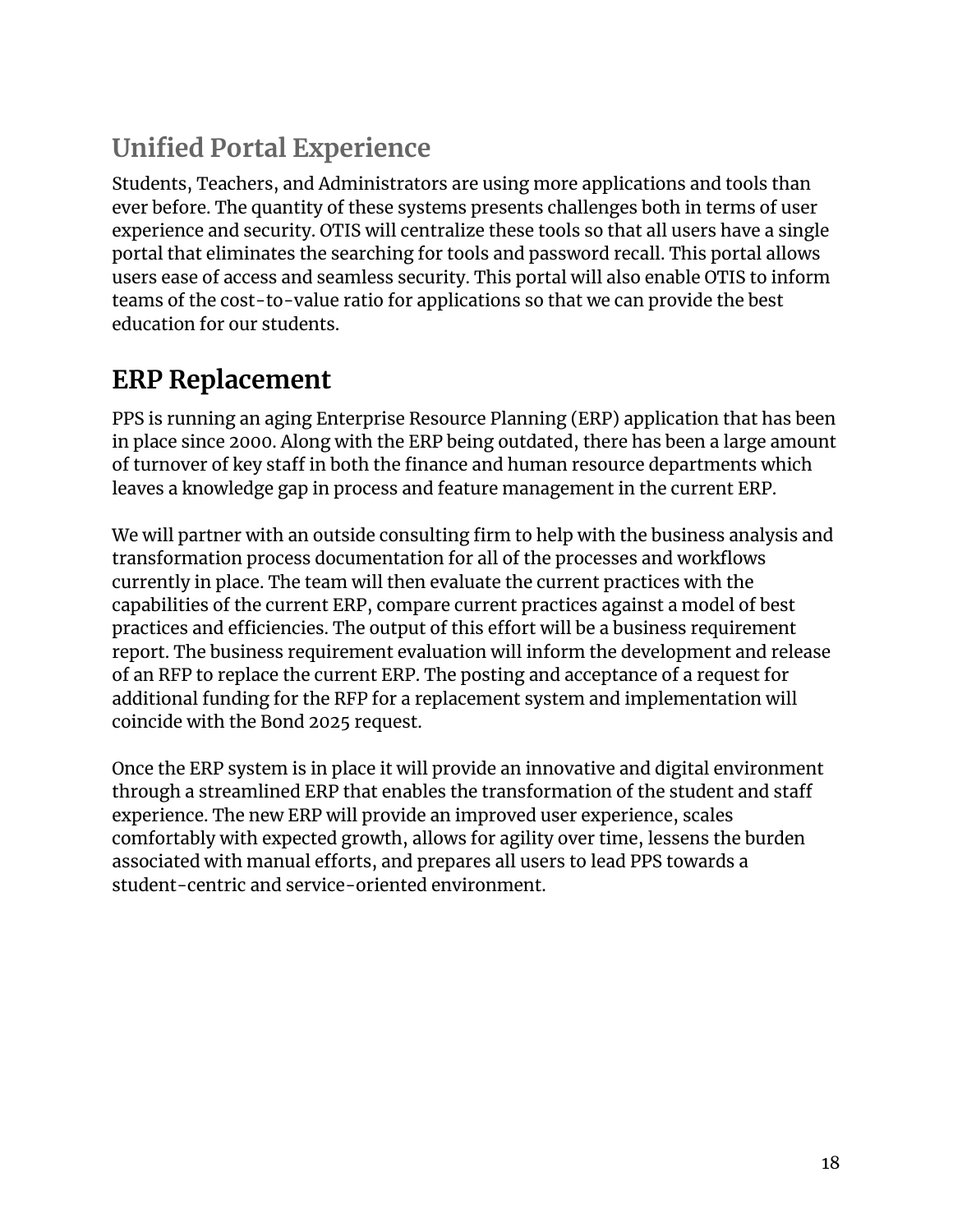#### **Gartner Point of View - Why Replace an ERP Solution?**

- ERP replacement only occurs when the existing legacy system is beyond even extensive renovation-

When operational business risks outweigh the benefits of maintaining the current ERP system and processes

• Gartner researches and tracks the typical reasons why both commercial and government organizations replace their ERP solutions-these are listed at right.

After initial discovery activities and interviews, Portland Public Schools is dealing with most of them.

#### **Typical Drivers for ERP Replacement** (PPS Situation indicated)

| 藠        | <b>End-of-life Systems</b>                        |  |
|----------|---------------------------------------------------|--|
| స్ట్రిస్ | <b>Lack of Modern Technologies</b>                |  |
|          | <b>Application Landscape Complexity</b>           |  |
| Guò      | <b>Inefficient Reporting and Analytics</b>        |  |
| ₩        | <b>Inadequate Data Quality and Management</b>     |  |
|          | <b>Insufficient Integration</b>                   |  |
|          | Reduced Efficiency, Effectiveness, & Productivity |  |
|          | <b>Limited Flexibility and Agility</b>            |  |
|          | <b>Cost Pressure</b>                              |  |
| ا ن      | <b>Low User Experience and Satisfaction</b>       |  |
| ਛੀ       | <b>Technical Debt and Risks</b>                   |  |
|          | <b>Poor Service Quality</b>                       |  |

#### ERP Replacement

#### **System Shift: A connected and transformative school district**

**Goal:** Once the ERP system is in place it will provide an innovative and digital environment through a streamlined ERP that enables the transformation of the student and staff experience, improves the user experience, scales comfortably with expected growth, allows for agility over time, lessens the burden associated with manual efforts, and prepares all users to lead PPS towards a student-centric and service-oriented environment.

| <b>Key Actions</b>                  | Performance Measures | 2020 | 2021 | 2022 | 2023 | 2024 | 2025 |
|-------------------------------------|----------------------|------|------|------|------|------|------|
| Executive<br>Visioning              |                      |      | X    |      |      |      |      |
| <b>Business Case</b>                |                      |      | X    |      |      |      |      |
| <b>Formal Kickoff</b>               |                      |      | X    |      |      |      |      |
| Detail Design                       |                      |      | X    |      |      |      |      |
| Procurement                         |                      |      |      | X    |      |      |      |
| Project and<br>Change<br>Management |                      |      |      | X    |      |      |      |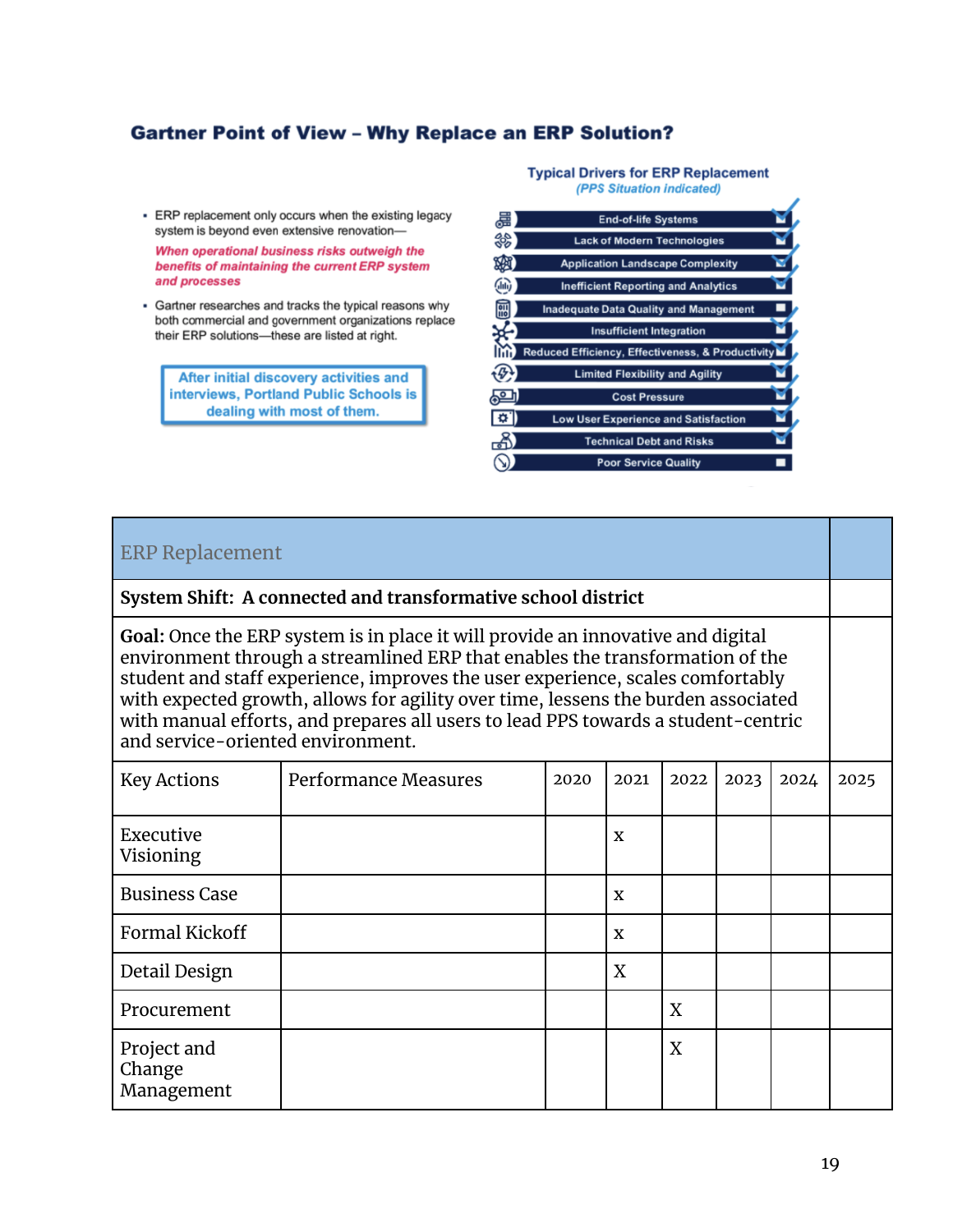| 'Implementation<br>Planning |  | ∡⊾ |    |    |  |
|-----------------------------|--|----|----|----|--|
| Implementation              |  |    | ∡⊾ | ∡⊾ |  |

## **Refresh Process**

One of the primary goals over the next 5 years will be to put the district on a sustainable and manageable path for the technology infrastructure in the district. When describing infrastructure that includes personal computing devices for both staff and students. Keeping the infrastructure elements updated and refreshed on a predictable timetable ensures that critical functions remain operational, requires less labor and hours to maintain and support, creates greater uptime, costs less to provide updates and upgrades, and ensures the continuity of the instructional processes which depend upon a healthy technical infrastructure.

Through the multiple bonds and scheduled improvement projects over the next five years, the district will be in a position to be able to move forward with regularly scheduled updates and upgrades to all aspects of the technical infrastructure. Whether through future bonds, levys, or from funds in the general fund budget these efforts will need to be funded in the future to ensure the health, safety, and operations of the district. Failure to adhere to this plan will put the district back in technical debt which will require a similar large financial investment and another monumental human effort to update them. So part of the work over the next five years will be to develop a funding model for regular updates.

| Refresh Plan                                                                                                 |                                                |      |      |      |      |      |      |
|--------------------------------------------------------------------------------------------------------------|------------------------------------------------|------|------|------|------|------|------|
| System Shift: A connected and transformative school district                                                 |                                                |      |      |      |      |      |      |
| Goal: Keep all technology updated through forecasting and scheduling tech<br>refreshes on a proactive basis. |                                                |      |      |      |      |      |      |
| <b>Key Actions</b>                                                                                           | <b>Details</b>                                 | 2022 | 2023 | 2024 | 2025 | 2026 | 2027 |
| Device Refresh:<br>Student 1:1 and<br>2:1 Chromebook                                                         | Received devices fall 2021,<br>5 year warranty |      |      |      |      | X    |      |
| Device Refresh:<br>Teacher<br>Pixelbooks                                                                     | Received fall 2019, 1 year<br>warranty         |      | X    |      |      |      |      |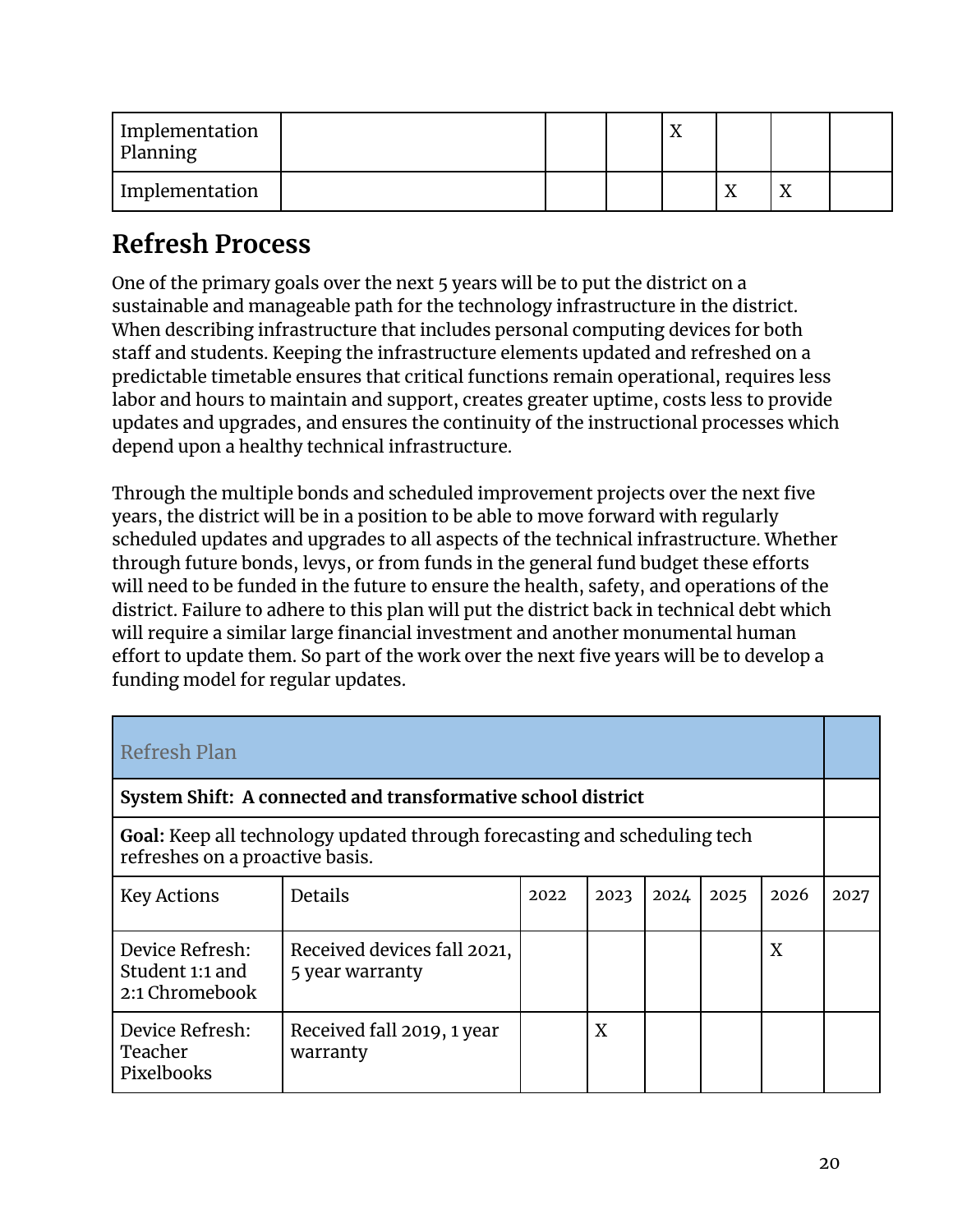| Device Refresh:<br>Admin                                                      | Received fall 2021<br>MacBook, HP Elitebook or<br>Pixelbooks                                                                                                                                                                                               |   |  |   | X |   |
|-------------------------------------------------------------------------------|------------------------------------------------------------------------------------------------------------------------------------------------------------------------------------------------------------------------------------------------------------|---|--|---|---|---|
| Device Refresh:<br><b>Support Staff</b>                                       | Received devices winter<br>and spring 2022                                                                                                                                                                                                                 |   |  |   |   | X |
| <b>Wireless Access</b><br>Point (WAP)<br>(Bond 2012, Bond<br>2017, Bond 2020) | WAPs should be refreshed<br>at 6 year intervals.                                                                                                                                                                                                           |   |  | X |   |   |
| Network<br>Switching<br>(Bond 2012, Bond<br>2017, Bond 2020)                  | Switches and firewalls<br>should be refreshed at 6<br>year intervals.                                                                                                                                                                                      | X |  |   |   | X |
| Fiber<br><b>Interconnects</b>                                                 | Determined by<br>advancements in fiber<br>technology and ability of<br>current infrastructure.                                                                                                                                                             |   |  |   |   |   |
| Phone System                                                                  | Core phone system -<br>minor releases updated<br>regularly with major<br>upgrades every 2 to 4<br>years. Handsets - should<br>be refreshed every 4<br>years.                                                                                               |   |  | X | X |   |
| Data Center<br>Refresh<br>(Bond 2020 -<br>2021 installation)                  | Different components will<br>be on different schedules.<br>Server elements should be<br>refreshed on a 4 year<br>cycle. Switches and<br>firewalls should be on a 6<br>year cycle. The storage<br>area network should be<br>refreshed on a 8 year<br>cycle. |   |  | X |   | X |
| <b>Teacher Station</b><br>Chromebox<br>Desktop Refresh                        | Should be replaced every<br>4 years                                                                                                                                                                                                                        |   |  | X |   |   |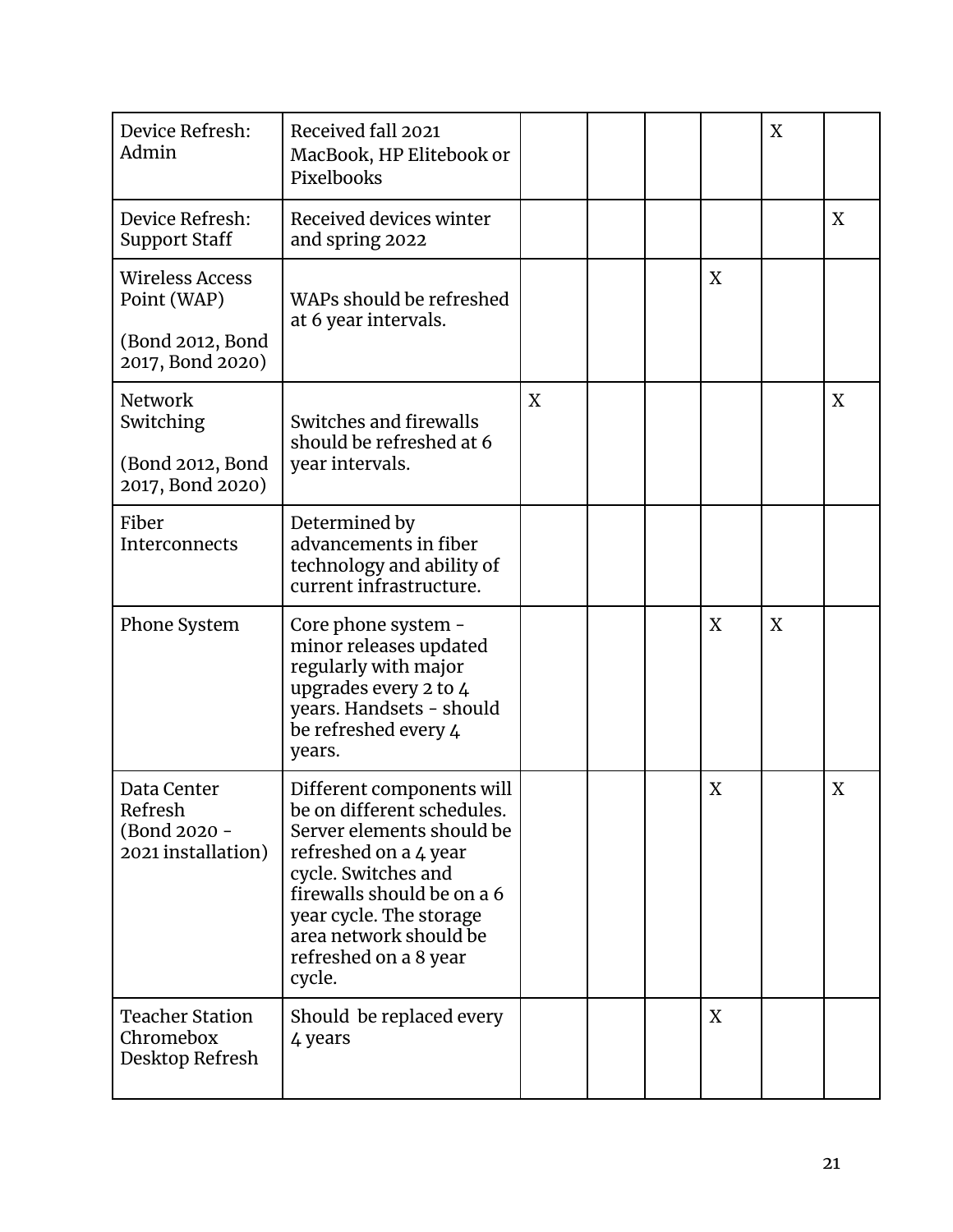| (Bond 217, Bond<br>2020)                                                 |                                                                                                                                                                                                                                                |   |  |   |   |
|--------------------------------------------------------------------------|------------------------------------------------------------------------------------------------------------------------------------------------------------------------------------------------------------------------------------------------|---|--|---|---|
| <b>Mounted Laser</b><br>Projector                                        | Should be evaluated for<br>refresh every 6 years.                                                                                                                                                                                              |   |  |   | X |
| Lightspeed Audio<br>Amplification                                        | Replaced as needed due to<br>wear, damage, or<br>technology advancement.                                                                                                                                                                       |   |  |   |   |
| Wireless Displays                                                        | Should be refreshed every<br>6 years.                                                                                                                                                                                                          |   |  | X |   |
| Library cart,<br><b>OPAC Station</b><br>Refresh, and<br>computer Refresh | *In 2021 they are using<br>8-9 year old computers<br>for OPAC station and<br>check out computers.<br><b>Additional funding</b><br>requests are needed.<br>Bond 2020 will update the<br>Librarian's teacher<br>station computer in<br>2022-2023 | X |  |   |   |
| In Classroom<br>Document<br>Cameras                                      | Additional funding<br>request                                                                                                                                                                                                                  |   |  | X |   |
| Gym AV,<br>Auditorium, and<br>Common Space<br>AV                         | Additional funding<br>request                                                                                                                                                                                                                  |   |  |   | X |

#### Updates and Refresh Schedule

Library Refresh

● We will add a request into Bond 2025 for additional funding for more carts and more computers that are available in the library.

#### Document Cameras

● We will add a request into the Bond 2025 for additional funding for document cameras for in-classroom teachers usage to replace the previous ones.

Gym AV, Auditorium, and Common Space AV